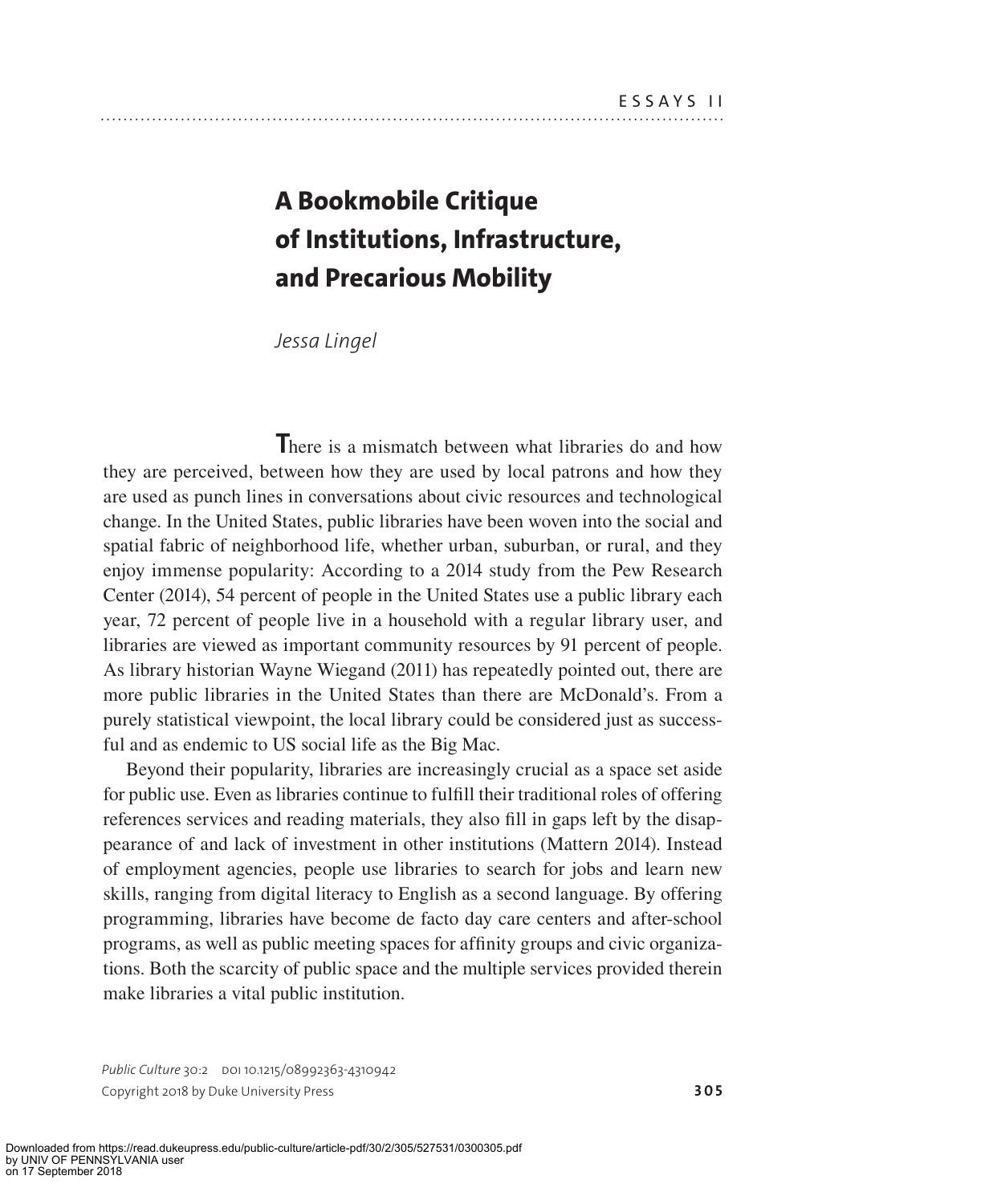Yet libraries do not seem crucial to an increasing number of lawmakers, journalists (see Doctorow 2010), and commenters (see Losowsky 2013). In these viewpoints, libraries are renarrated from a community resource for do-it-yourself (DIY) education and sustaining local (economic, educational, cultural) interests to a waste of taxpayer dollars. Despite the fact that libraries make serious interventions of social welfare, they are regularly dismissed as technologically obsolete, economically unviable, and institutionally irrelevant. I want to reclaim both the necessity and the vibrance of libraries by looking at one of its most extracurricular and certainly least grounded initiatives: bookmobiles.

The first time I saw a bookmobile, I was in elementary school. As the converted school bus pulled into the playground, I watched perplexed, not really comprehending the claim "Alameda County Public Library" written on the bus's side. Students were herded onto the bus in groups, and I ambled along seat aisles made into bookshelves. My main memory is of uncanniness — the familiar barcodes and library stamps in the unfamiliar setting of a school bus and the semi- scandalous feeling of moving around an unmoving vehicle. The simultaneous sense of a stable institution made to move, recognizable artifacts unmoored and relocated, is, I argue, fundamental to bookmobiles. I see library initiatives involving bookmobiles as assemblages that allow us to ask, what happens when libraries become mobile, navigating obstacles both social and spatial? Particularly in contexts of crisis, what can moving libraries reveal of broader relationships to infrastructure, institutions, and mobility?

In some ways, bookmobiles are an obvious assemblage for asking how institutions of long-standing stability make themselves flexible, and yet critical interrogations of the bookmobile remain rare (for an important exception, see Attig 2014). When I have spoken casually and to nonlibrarians about bookmobiles, responses typically range between wonder, amusement, and cynicism, with bookmobiles being labeled as cute, quaint, and largely performative gestures from an increasingly obsolete institution. The perceived near demise of libraries (see *MIT Technology Review* Staff 2005), often coupled with a tendency to delegitimize library work through objectifying or sexualizing librarians (Radford and Radford 1997), likely contributes to this dismissal of bookmobiles, a reluctance to take them or their host institutions seriously in discourses of technology and infrastructure.

I echo classic library and information science theorist Jesse Shera's (1970) conviction that libraries are sites of social and structural communication and that in looking at how institutional actors fit into sociotechnical fabrics of people and infrastructure, libraries are profoundly instructive. I see bookmobiles as tactical assemblages of people, media, and vehicles. The institutional mobility of book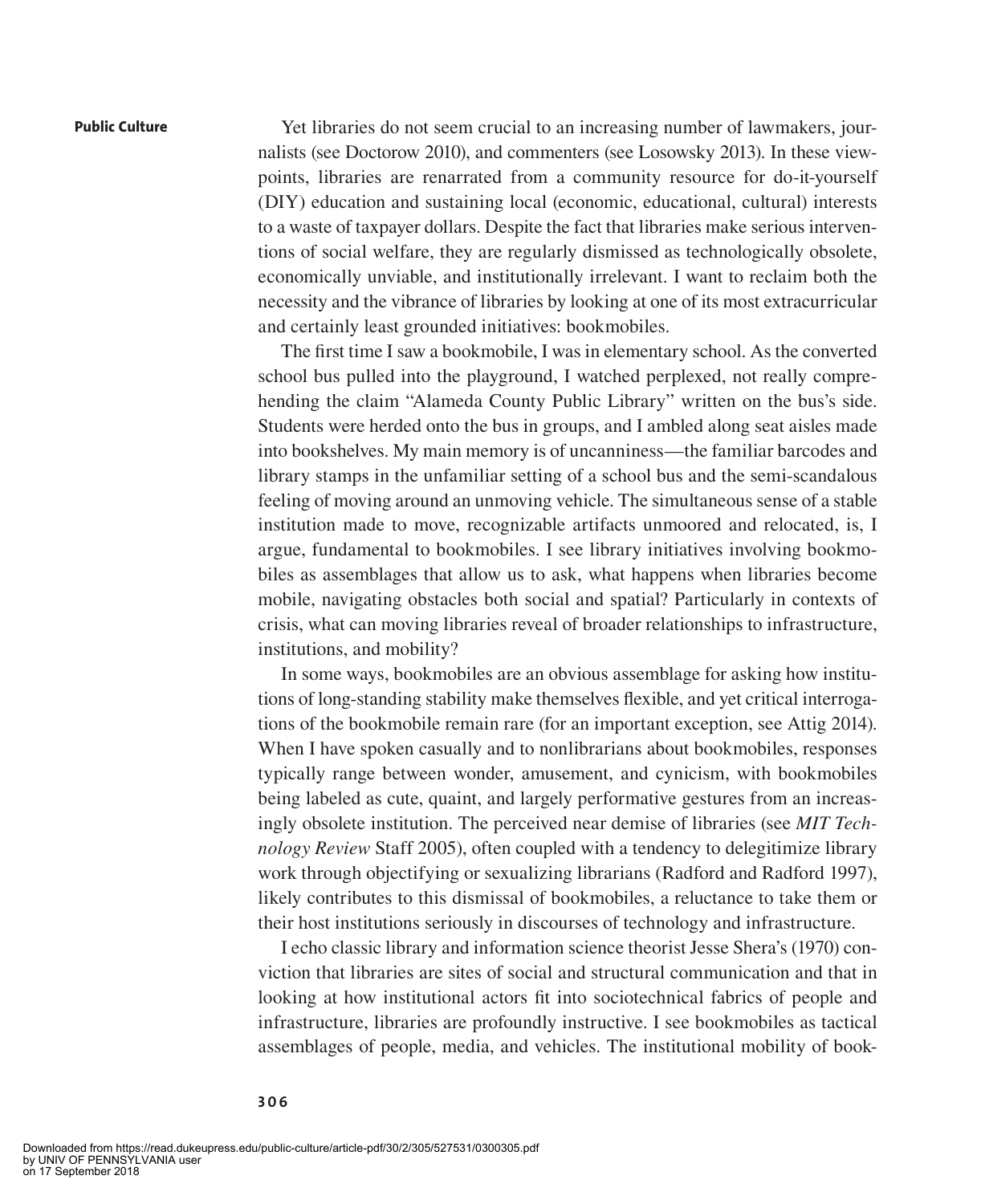mobiles draws together, communicates, and enables communication between technologies, people, and spaces. In the following pages, I unpack the different facets of this communication work more deeply. To do so, I consider the tactical and strategic relationships (de Certeau 1984) between bookmobiles and larger structures, looking at the mediant edges (Appadurai 2015) within these networks in terms of mobility, language, materiality, and memory.

I have opened this essay with a discussion of US libraries, but there are thousands of bookmobile projects operating across the globe, with transport methods that range from semitrucks (Batchelder 2015) to school buses (Dar 2014) to donkeys (IFLA 2002). Bookmobiles have historically been motivated by a desire to bring services to people beyond the reach of the library's brick-and-mortar base (Brown 1967; Sexton 1961). Rural areas tend to come to mind first in thinking about where bookmobiles operate, yet they have also long been of service in urban and suburban neighborhoods (Elton 2015). Crucially, both the material form of and attitudes toward bookmobiles vary from place to place. I concentrate on two bookmobile initiatives, the first in Port au Prince, Haiti, and the second in Haifa, Israel. Both operate in circumstances of precarity and tension, contexts that highlight the political, social, and cultural elements of mobile institutions in uncertain infrastructure.

I set out to study bookmobiles in Haiti because of its extremely precarious infrastructure. On learning about a bookmobile project based in Port au Prince, I saw an opportunity to investigate libraries, mobility, and precarity and to think about how institutions make themselves mobile in contexts of intense and multifaceted uncertainty. I originally conceived of this project as a single case study, but when I had the opportunity to engage with Palestinian bookmobile librarians, I realized that I could offer a comparative study with a more nuanced understanding of crisis. As is often lamented in the information and communication technologies for development (ICT4D) literature (Finn and Oreglia 2016; Mazzarella 2010; Sheller 2013), crisis is too frequently conceptualized as a momentary, temporal state of exception, eliding more gradual and systemic circumstances of crisis.1

A more conventional understanding of crisis describes Port au Prince better

1. Part of Mimi Sheller's (2013) argument is that in contexts of crisis, such as postearthquake Haiti and post-Katrina New Orleans, the ability to move is indicative of certain kinds of privilege. And, indeed, my fieldwork was only possible because of the kinds of privilege afforded to me as a visiting researcher with funding for accommodations, transport, translation support, and guides. I make reflections on mobility throughout this essay that are meant to be a critique of neoliberal celebrations of mobile flows of people and money, but it is also fair to point out that these same capitalist flows enabled parts of my research.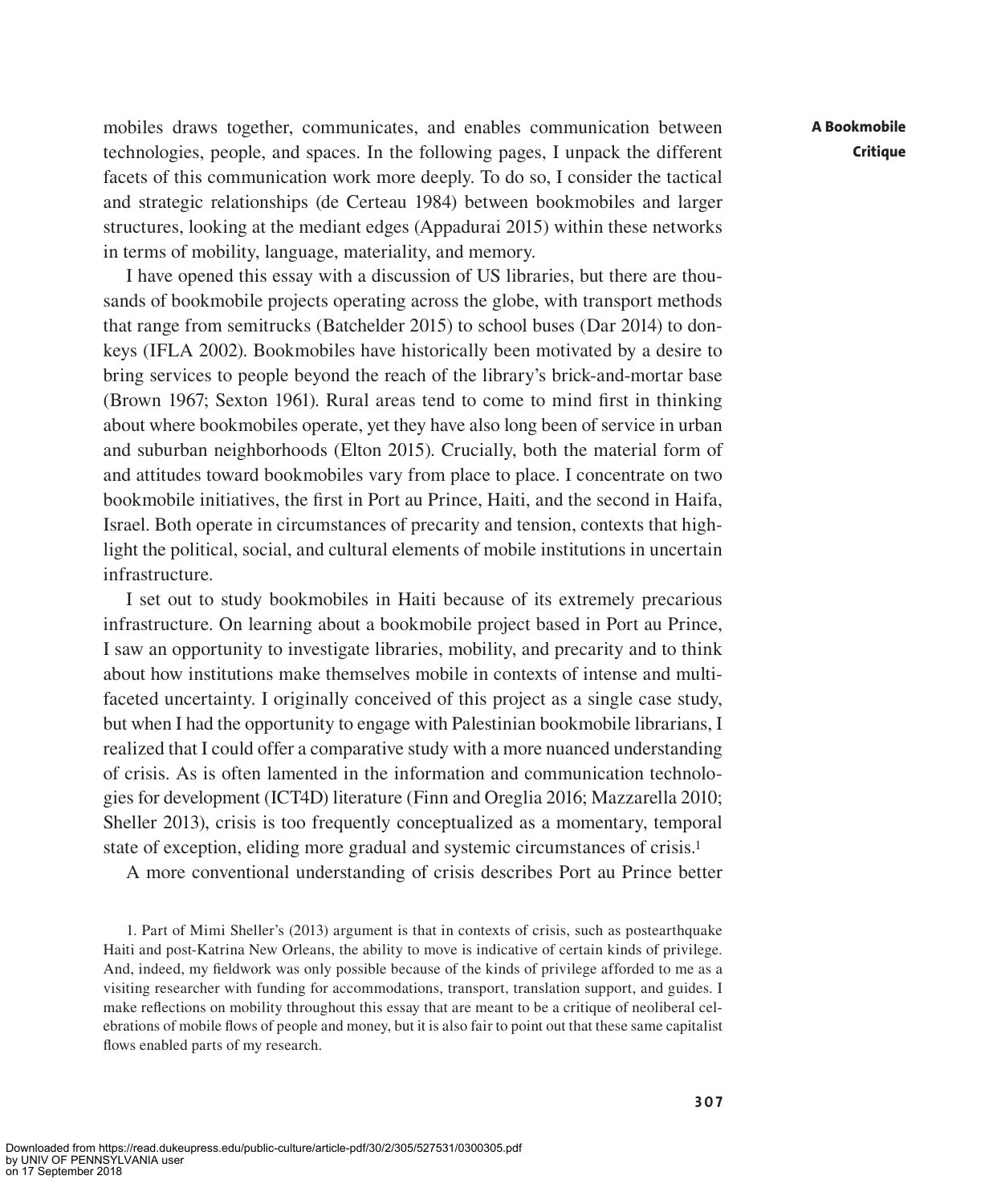than Haifa; the former is the capital of an extremely poor country where longstanding infrastructural fragility was compounded by the incredible destruction of an earthquake in 2010. Yet experiences of crisis are felt deeply by Palestinians, including those who live in Israel, those who live in the West Bank and Gaza, and those in the global diaspora. As Helga Tawil-Souri (2011: 68) argues, in her investigation of technological infrastructures of surveillance and control by Israel over Palestinians: "The Israeli state practices, and arguably perfects, a logic of territorial and population control and monitoring. One form is high-tech: unmanned aerial drones, X-ray machines, remote-controlled cameras, radars, and surveillance techniques that instill fear and awe; another form is physically and geographically violent: walls, fences, checkpoints, turnstiles, settlements, bypass roads, fighter jets, bulldozers, and machine guns." Everyday life for Palestinians requires constant surveillance, uncertainty, and discrimination. Without wanting to delve too deeply into the fraught and complex history of Palestinian-Israeli conflict, I think it would be fair to say that both Haitians and Palestinians often see themselves as continually under a threat of crisis.

In both Port au Prince and Haifa, the precarity experienced by Haitians and Palestinians has come to be baked into the practices and spatial movements of everyday life. Expectations of social interactions; schedules, delays, and workarounds; the (in)ability to move people and things—all are inflected with localized understandings of shifting political realities. These political realities are often infrastructural, and in the remainder of this essay I draw on bookmobile initiatives launched in circumstances of political and spatial uncertainty as a way of thinking about mobile technology not in terms of cell phones or tablets but in the literally mobile movement of technological resources, media, and information.

## **Bookmobiles, Tactility, and Reimagined Infrastructure**

Bookmobiles are a strikingly literal example of institutions on the move. Although we may recognize that institutions are not monolithic entities but rather shifting compositions of people, processes, and technologies (see Douglas 1986), we have few models for thinking about institutional flexibility in a precise and concrete way (Sheller and Urry 2003). Bookmobiles offer a case study for examining institutional mobility and decentralization, terms that are increasingly associated with globalization and postindustrialization. What if, instead of considering crowdsourced labor and artificial intelligence workforces (Irani and Silberman 2013; Zyskowski et al. 2015), we looked to bookmobiles as examples of fragmented,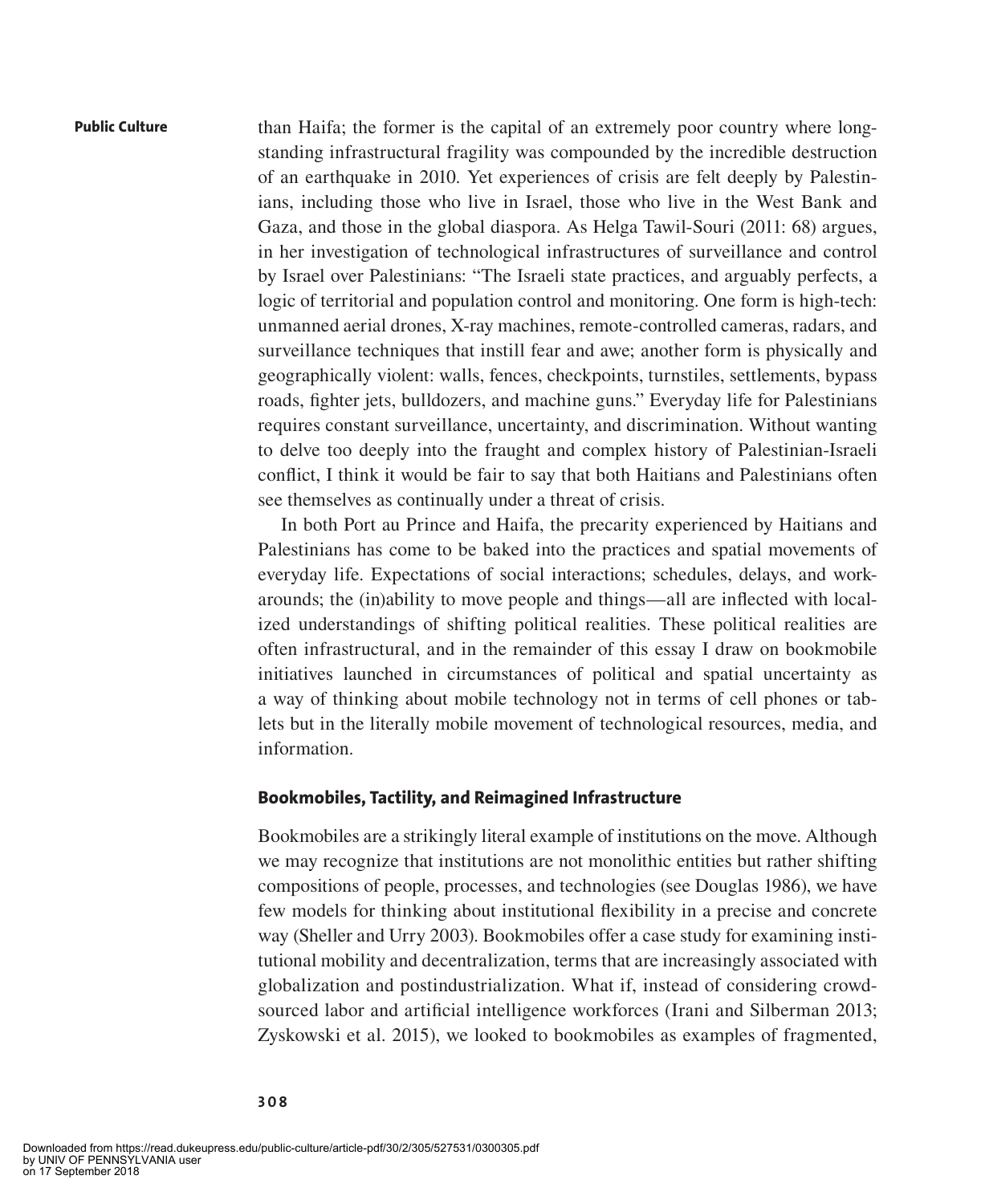highly mobile institutions? What can the political work of bookmobiles show us about institutions (and infrastructures) in flux?

In bookmobiles I see a convergence of infrastructure, mobility, technology, and people, assemblages that open up questions that are as relevant to science and technology studies, communication studies, and mobility theory as they are to library science. What do bookmobiles reveal about the relationships between institutions and infrastructure? I ask this question less in terms of the services these bookmobiles provide (such as education, information, entertainment, community) and more in terms of how people make sense of and value libraries as social institutions that navigate complex infrastructures. And further, when libraries become mobile, what meanings and values surface in bookmobiles as sociotechnical assemblages? To what extent can we use bookmobiles as a means of understanding assemblages and infrastructure in connections between people, things, and space?

In contrast to policy-oriented research that focuses on the efficacy of global development initiatives in terms of discrete goals and deliverables (Mazzarella 2010), my goals here are at once broader and narrower. Rather than determining the instrumental value of specific bookmobile projects, I use them as a reference point for evaluating infrastructural politics and institutional fragmentation. As mobile libraries, bookmobiles are uniquely situated to bring into relief convergences between mobility, language, memory, and infrastructure. In turn, these convergences offer a critique of institutional fragmentation and decentralization. The bookmobiles that I describe below operate in a particular context of crisis, which both shapes their operations and sharpens their relationships to infrastructure.

Before describing these bookmobile initiatives in depth, I want to make some terminological clarifications. When I refer to institutions, I mean the corporate and civic entities that provide and sell services, where "institutional structures [are] forms of informational complexity" (Douglas 1986: 48) that enculturate norms and practices both inside and outside their physical forms. Mary Douglas (1986), in her study of institutions, takes a somewhat narrower view than the more critical response from Michel de Certeau (1984), who presents institutions more as cultural, social, and economic forces in tension with individual identity and agency. Given my emphasis on physical spaces and structures, I am drawn to Douglas's more concrete understandings of institutions, while still indebted to a de Certeauian frame of how power operates in and is operationalized by institutions.

In particular, I find de Certeau's (1984) dynamics of strategies and tactics useful in describing the ambitions and experiences of bookmobiles. When I use the term *tactics*, it is in the specific de Certeauian sense of describing a tension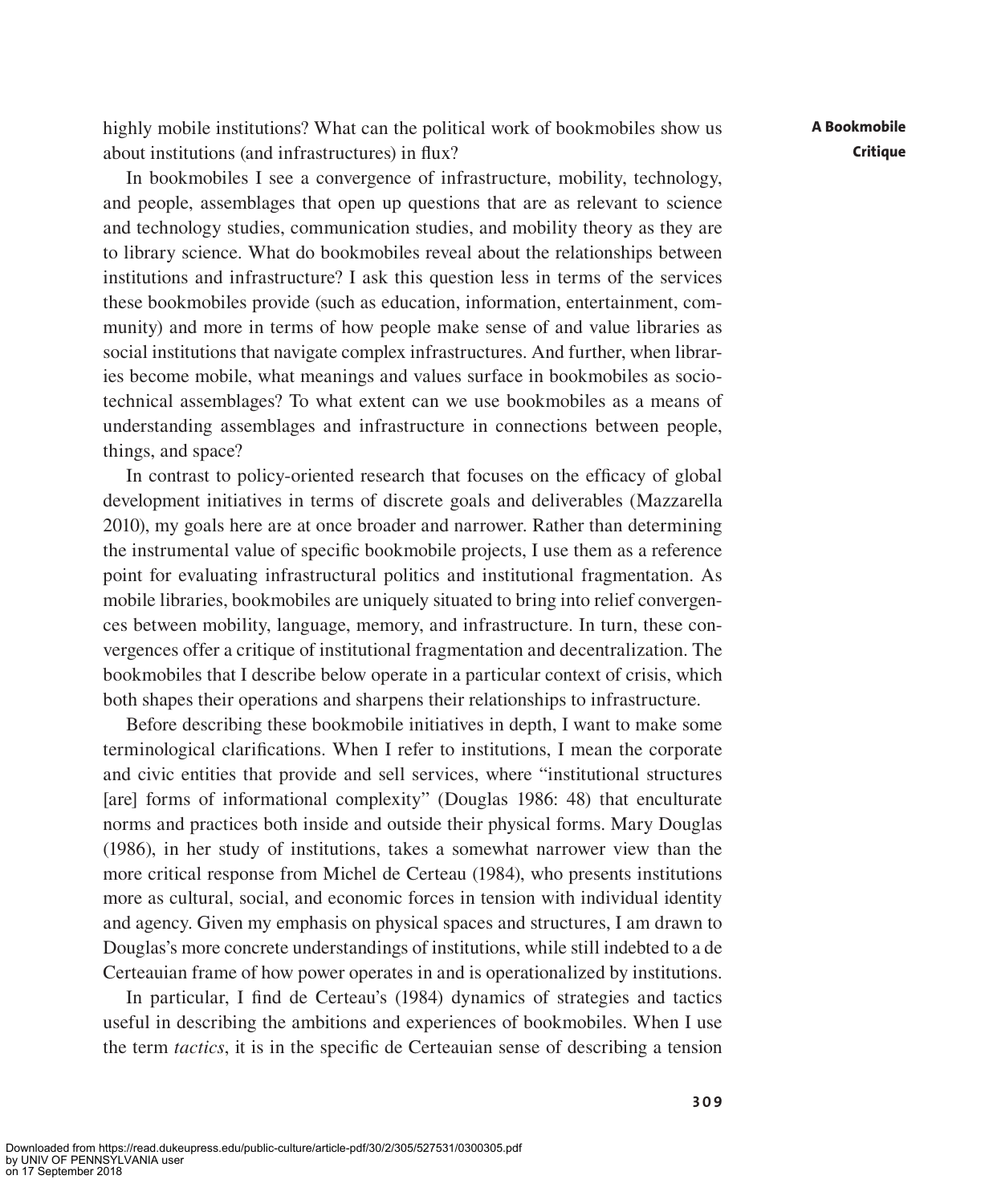between individual agency and will against the dominating force of institutional (infra)structures. Strategies are the predictable, ordered structures of institutions, and tactics are the highly individualized habits and paths that take shape within. As a concept, tactics offer a way of thinking about forms of appropriation and play as they arise against institutions and within infrastructures.

One final caveat before I turn to a description of my bookmobile fieldwork—I have described bookmobiles as sites of social connectivity, reflecting my views of libraries as a beneficial social good. But libraries also have less positive, more hegemonic connotations. For example, Sanford Berman (1971) authored a powerful critique of the ways that library classification schemes entrench forms of privilege and power, inspiring an entire generation of critical classification studies (e.g., Drabinski 2013). Libraries have sometimes been undertaken as nation-making projects, often instilling patriarchal, heteronormative values, with library collections sometimes becoming a battleground of moral values (Knox 2015).

I do not want to dismiss these important critiques, although I would argue that they apply to almost any public institution (Althusser 2006). Without denying that bookmobiles can and have engaged in colonialist, elitist, and bourgeois projects of normative capitalism or hegemony, I do not see these tendencies as unavoidable or all-encompassing. Indeed, my analytical framework is geared precisely toward thinking about bookmobiles as interventions with the capacity for both conforming to and subverting cultural and political norms.

## **Haiti's BiblioTaptaps**

Haiti is a country of approximately 10 million people, and the country's founding is generally considered the first instance of a successful slave rebellion resulting in statehood. Despite this proud history, the country has long been wracked by economic and political instability. Haiti was already the poorest country in the Western Hemisphere when a devastating earthquake struck in 2010, killing over two hundred thousand people. From an infrastructural standpoint, approximately 1.5 million people became homeless after nearly three hundred thousand houses were either damaged or destroyed, as were approximately four thousand schools and 60 percent of government and administrative buildings (Disasters Emergency Committee 2015). Although significant recovery efforts streamed in from a range of aid agencies, charities, nongovernmental organizations, and state actors, the country continues to struggle with extensive infrastructural damage, a fragile government, and a very weak economy.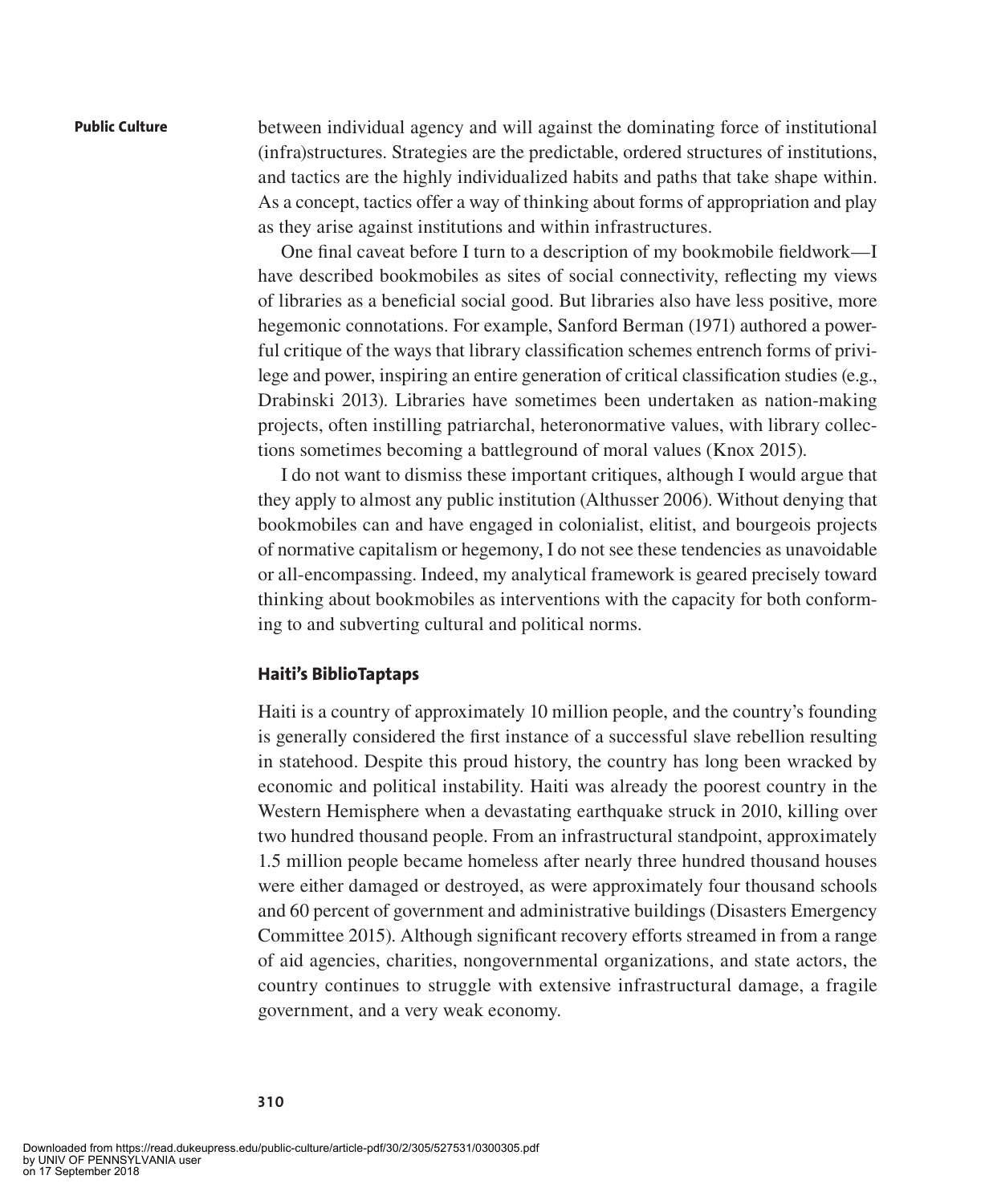I began fieldwork in Haiti after participating in a delegation of activist librarians and information workers in 2013, returning on my own to conduct additional fieldwork in 2014 and 2015 in Port au Prince. During that time, I interviewed bookmobile administrators, librarians, and patrons about a project sponsored by Bibliothèque Sans Frontières (BSF). In the wake of the 2010 earthquake, BSF partnered with a series of local Haitian library organizations — Direction Nationale du Livre, the National Library of Haiti, and Fondasyon Konesans ak Libète (FOKAL) — to establish a bookmobile initiative, which they called BiblioTaptaps.

To understand the local role of bookmobiles in Haiti, it is crucial to understand local infrastructure, particularly in terms of transportation. Lacking an official public transportation system, Haitians instead rely on an informal network of buses and ride sharing, epitomized by the taptap. Taptaps are decidedly a tactical innovation, where drivers modify pickup trucks by installing benches in the flatbed, typically with a large covering on top for protection from the sun. Biblio-Taptaps follow the same essential format as taptaps, with the fundamental difference of swapping books for people. BSF funded three BiblioTaptaps, providing training and materials, but the day-to-day management was left up to the three local Haitian library organizations mentioned above.

My fieldwork was conducted with the taptap associated with FOKAL, a library and literacy organization in Port au Prince, which has been operating one of the BSF taptaps since 2013. Each taptap holds about a thousand books, roughly split between adult and children's literature. BiblioTaptaps operate five days a week, visiting different cities each day and providing books, reading programs, and Internet access. They serve thousands of people each month. In addition to interviewing BSF coordinators of the BiblioTaptap program, I spoke with librarians and patrons about the daily operations and experiences of these bookmobiles as they move through Haitian landscapes.

When BiblioTaptaps arrive in a park, square, or field, they assemble a crowd; it often seemed that they provided a temporary organizing principle in what otherwise felt like a constantly changing, somewhat chaotic, social setting. Unemployment in Haiti is quite high and school enrollment is low (UNICEF 2013a), meaning that large numbers of people are looking for ways to pass time. In addition to providing media and programing, BiblioTaptaps offer a meeting point and ways to alleviate boredom.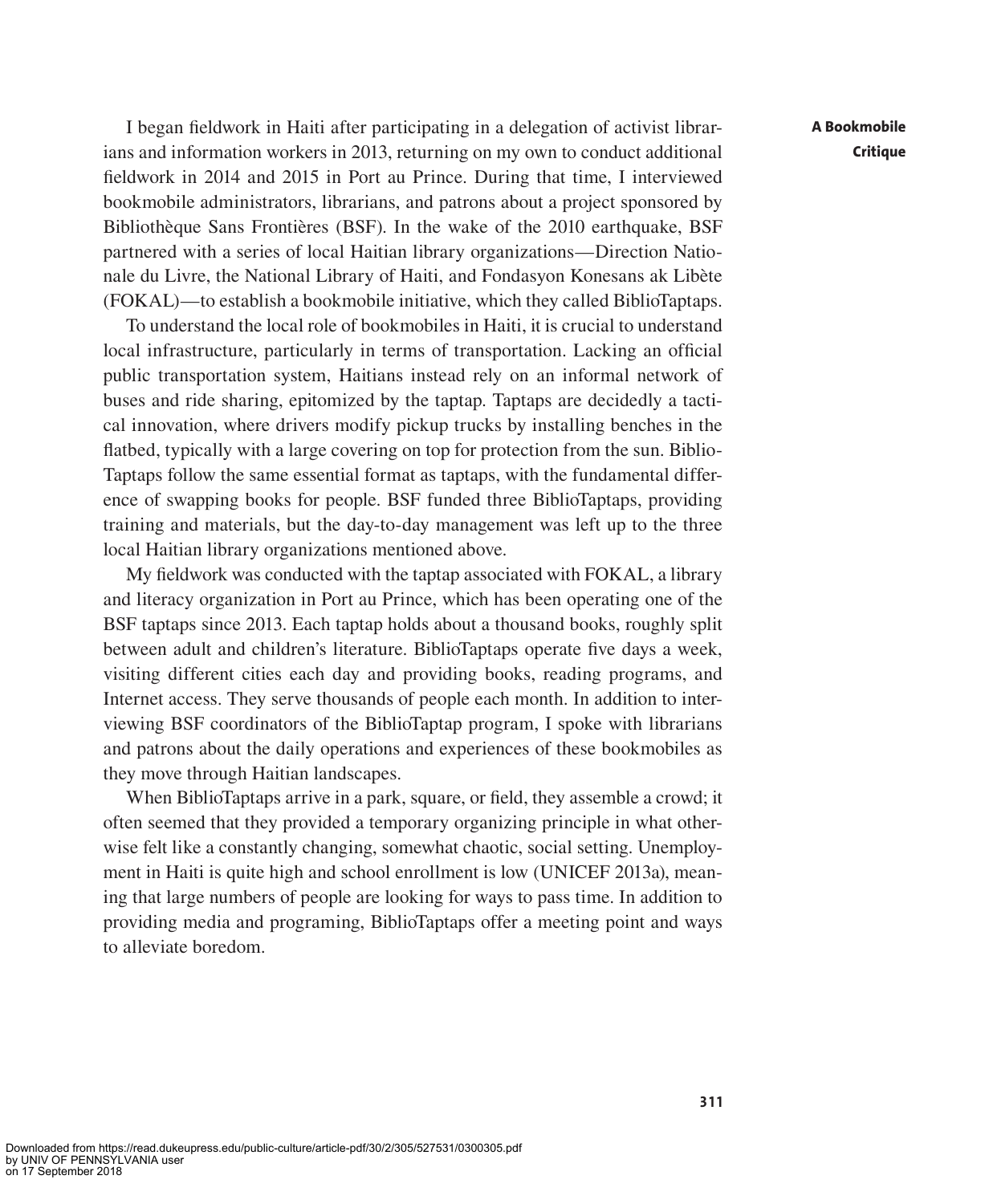Figure 1 Brightly colored taptaps are a fixture on Haitian roads and a crucial mode of transportation in a country with minimal infrastructure. Photograph by Eric Goldhagen

Figure 2 Libraries Without Borders (LWB) first initiated the BiblioTaptap project in 2011, following the devastating earthquake that struck Haiti in January of 2010. In 2015, LWB transitioned responsibility for the taptaps to local library organizations, and the taptaps continue to serve local populations, providing books, programming, and Wi-Fi hotspots. Photograph courtesy of Libraries Without Borders



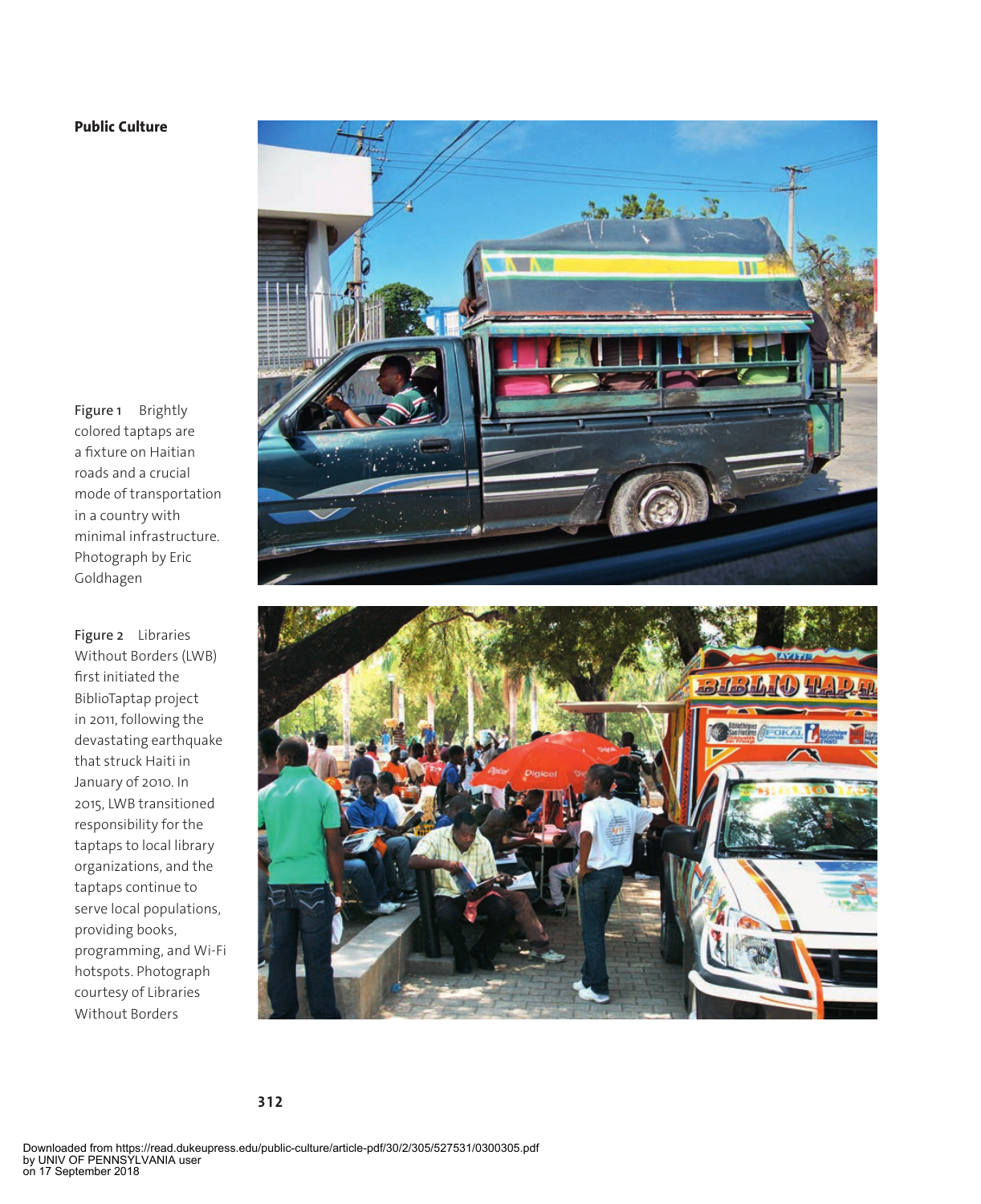# **Haifa's Palestinian Bookmobiles**

In April 2015, I joined a delegation called Librarians and Archivists with Palestine, traveling to Palestine and Israel to support different Palestinian organizations related to libraries and archives. We spent over a week meeting with different librarians and archivists, mostly in the West Bank. I met with a small group of librarians who worked on a bookmobile that operated primarily in Haifa, but it also traveled to other cities in Israel. With a population of just under three hundred thousand people, Haifa has a reputation as one of the most integrated cities in Israel as far as Jewish and Arab relations, with Arabs constituting 10 percent of the city's population (UNICEF 2013b).

Despite this reputation for diversity and tolerance, the Palestinians I met in Haifa were starkly critical of their lack of civil liberties. In the specific context of libraries, books, and language, Palestinians noted a diverse range of issues: some spoke of the difficulty of gaining access to archival collections of Palestinian culture and history, which were almost always housed in Israeli institutions and largely inaccessible to most Palestinians; booksellers described the elaborate obstacles for getting books in Arabic into the country; parents, educators, librarians, and others expressed concerns about declining literacy in Arabic among Palestinian youth.

During my group's meetings with different educators, booksellers, authors, and librarians, I spoke with a bookmobile worker who had been operating for the past several years in Haifa. The bookmobile was geared toward elementary school children; in some cases it partnered with schools to supplement their collections of books in Arabic, and in other cases it provided more of an after-school activity service. I was unable to see the bookmobile in operation; I was only able to conduct interviews with the librarians running it, as well as other librarians and teachers who work with the bookmobile on a regular basis. The bookmobile is possible only because of a dedicated group of volunteers (comprised mostly of former or underemployed teachers rather than librarians) and their connections to a network of Arabic schools and nonprofit organizations. These networks shape processes of acquiring books as well as decisions of where and when the bookmobile operates.

# **The Tactical Work of Bookmobiles**

In talking to bookmobile librarians and patrons, I learned about the mobile libraries' physical and conceptual makeup and their economic, interinstitutional provenance. I watched how BiblioTaptaps moved through space and navigated obstacles and positioned themselves in public squares. Reflecting on these dialogues and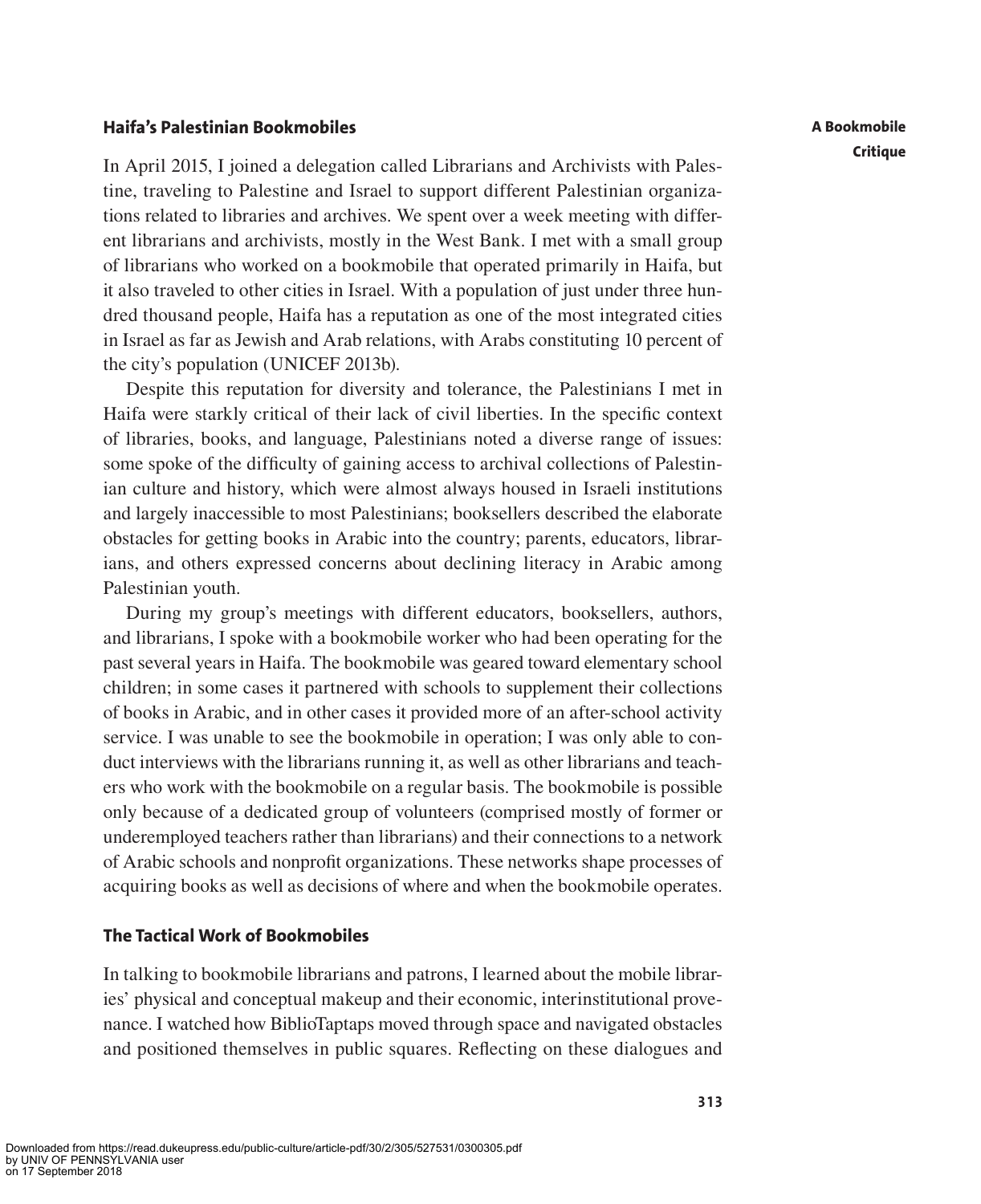observations, I offer four conceptual lenses for understanding institutional relationships to infrastructure, brought into relief by bookmobiles as they traverse social and geographic terrains: tactical mobility; language and/as structures; resilient materiality; and rhizomatic archiving.

# *Structures of Mobility*

In the very act of navigating space, bookmobiles render visible the accessibility of roads, where roads go, what and whom they connect. In arguing that mobile assemblages reveal the limits of transportation infrastructure, it is important to note that not all bookmobiles are created equal or, more precisely, they are not all equally tactical.

BSF administrators described an earlier bookmobile attempt in response to Haiti's devastating 2010 earthquake, in which the American Library Association (ALA) sought to bring bookmobiles to Haiti. The vehicles the ALA had in mind, however, were based on models familiar in the United States, where it is common to covert school buses or even semitrucks. In the best of times, these vehicles could never navigate Haitian roads, let alone after the massive earthquake damage. Without wanting to disparage the undoubtedly well-intentioned efforts of the ALA's initiative, it is difcult to imagine a more symbolic (and colonialist) representation of disjuncture between local knowledge and external perceptions of infrastructure and needs.

In contrast, taptaps have a long history of managing the complexity of Haitian roads and are deeply familiar to residents of urban Haiti. In 2014 I interviewed BSF coordinators who had originally proposed taptaps as vehicles for their bookmobiles and was told that the idea had sprung both organically and collectively, that "it just felt obvious." Yet the obviousness of taptaps requires familiarity with local infrastructure. After all, it was just as obvious to librarians in the United States that semitrucks and school buses were reasonable vehicles to bring their plans for mobility to fruition.

As a convergence of people, institutions, and media, bookmobiles elicit a particular relationship to infrastructure that recognizes the ways in which people themselves are infrastructure. For AbdouMaliq Simone (2004: 411), "people as infrastructure describes a tentative and often precarious process" of remaking space. Bookmobiles correspond quite literally to these tenets, in that bookmobiles are only mobile when operated by people and only become libraries (rather than, say, bookstores) because of the professional labor of librarians. Moreover, bookmobiles tend to operate in tentative, improvisational ways, which is not to say that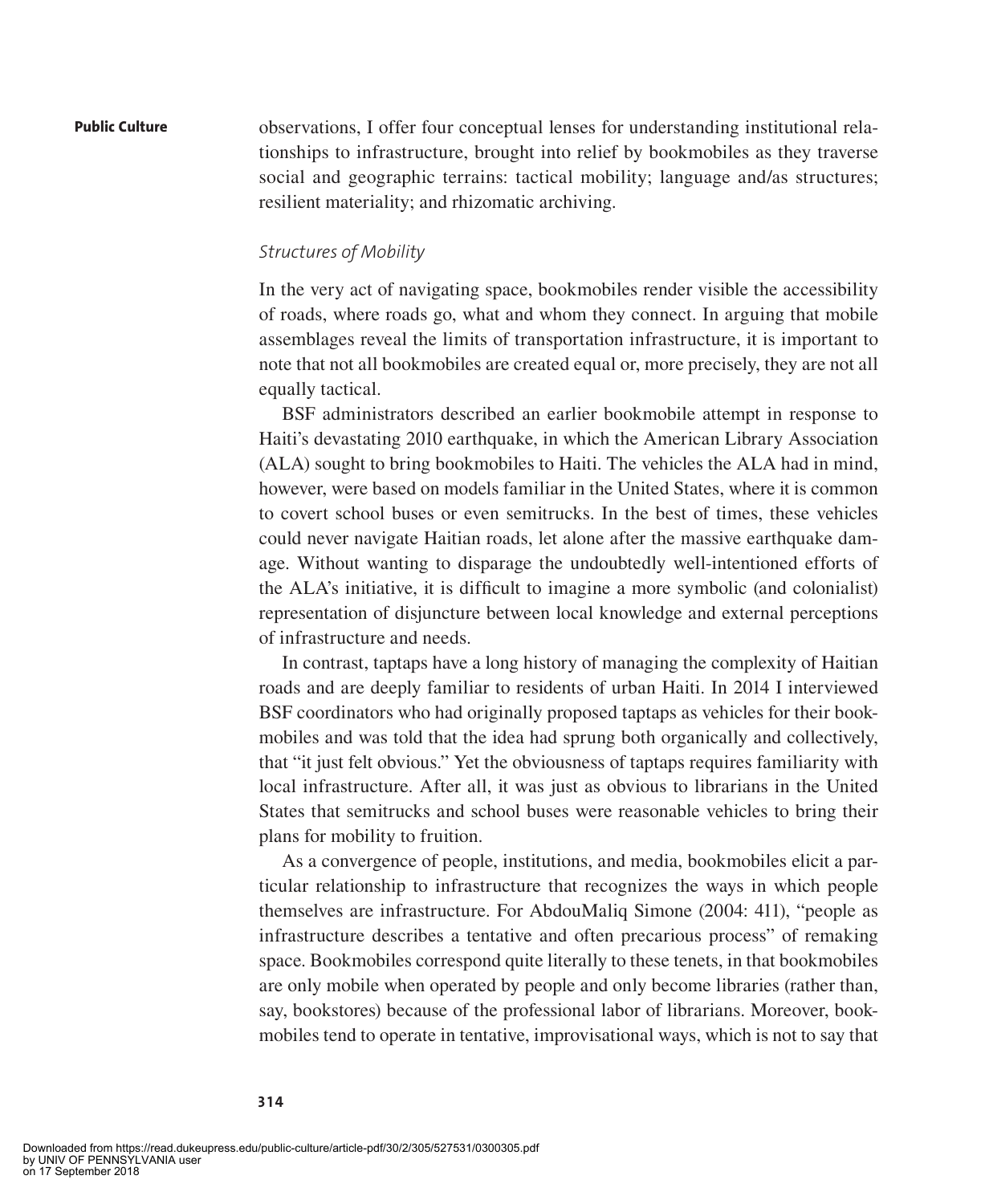they do not involve intense amounts of planning and training (see Brown 1967; Sexton 1961), but only to say that they regularly encounter unforeseen obstacles, both social and spatial.

BiblioTaptaps' tactical relationship to infrastructure dovetails with Simone's (2004) arguments that infrastructures have to be contextualized in terms of precarity and impermanence. Taptaps themselves are a remarkably concrete example of an assemblage that takes shape in precarity, a tactical form of transportation that privileges mobility over comfort or speed. As assemblages, BiblioTaptaps rely on local practices of mobility to distribute resources across a heterogeneous terrain of infrastructure.

Mobility through transportation infrastructure is also crucial in the context of an explicitly Palestinian project within Israel. In my conversation with Palestinian librarians about their everyday lives as well as in many other accounts of average Palestinians, mobility is deeply politicized. This is particularly true for Palestinians in the West Bank and (even more so) in Gaza, but it is also experienced by Palestinians in Israel, whose abilities to move around within Israel are shaped by different forms of precarity, from incredibly arbitrary demands for paperwork and identification to civic disenfranchisement to experiences of physical intimidation and violence (see American Anthropological Association 2015).

Although roads are physically much better maintained and more easily traversed in Haifa than in Port au Prince, the ability to move is nevertheless precarious, in the sense that Palestinians are subject to forms of heightened surveillance and limited mobility. These difculties of movement are as applicable to books as to people. In talking about the role of their mobile library in Haifa, librarians emphasized autonomy, not only in terms of collecting Arabic-language texts, but also in terms of being able to choose their patrons, at least as far as determining the schools and neighborhoods where they operated. When other kinds of physical movements are heavily neglected and restricted, the ability to circulate books with a vehicle that itself circles in and through the city is an important symbol. Indeed, as I spoke with librarians, teachers, and booksellers, I was struck by the nearly identical language used to describe restrictions of books and bodies. Representative of key themes in these conversations were remarks from a librarian at Birzeit University in the West Bank: "We don't have freedom of information, and we struggle to give the right education and information to Palestinian people. That's our issue." In a context of highly restricted movements for Palestinians (and their books), the Haifa bookmobile becomes important as a physical instantiation of Arabic language and texts that move and circulate.

Both cases resonate with Simone's (2004: 408) description of people as infra-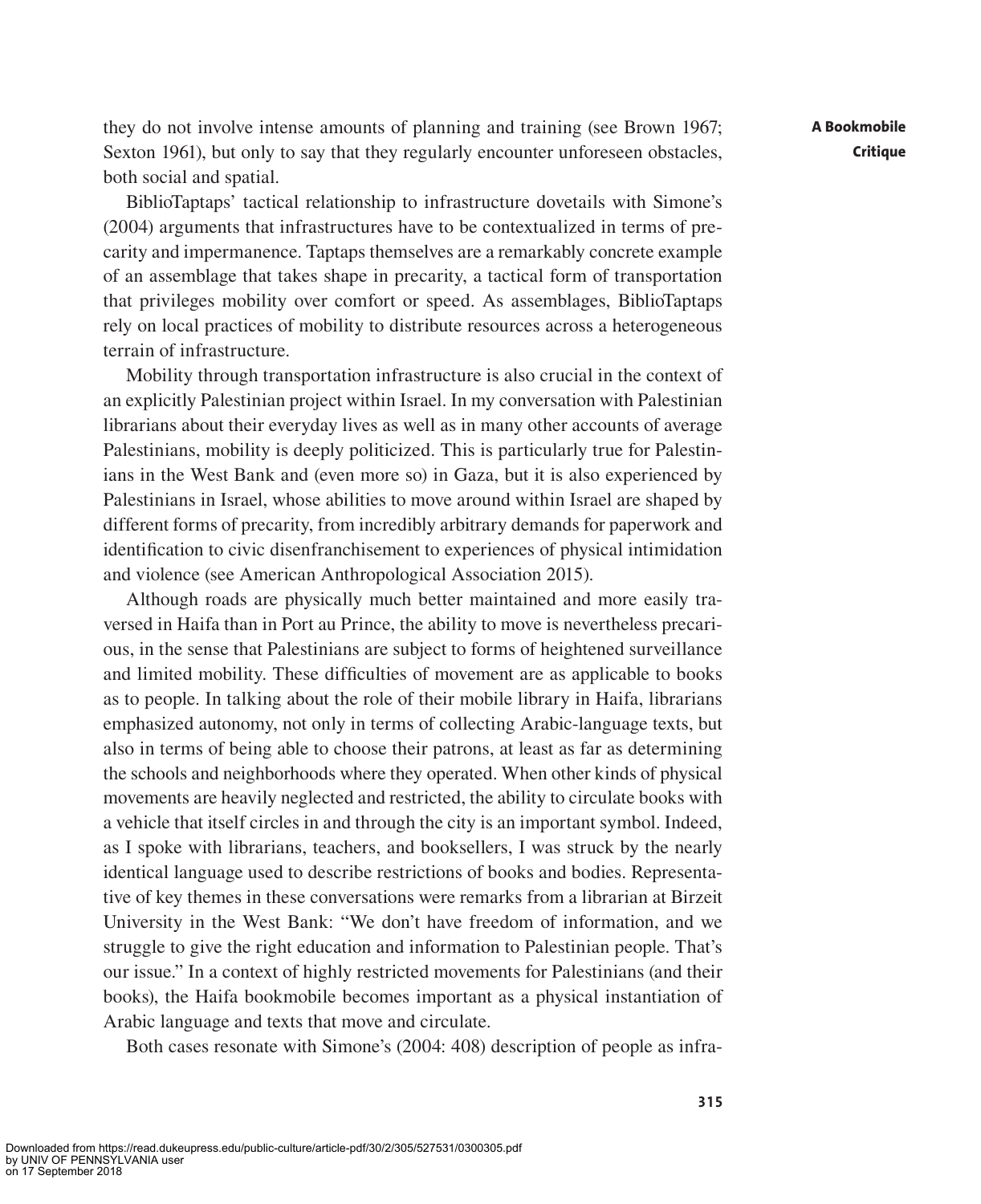structure, in that bookmobiles both respond to and reproduce conditions of flexibility and uncertainty: "The accelerated, extended, and intensified intersections of bodies, landscapes, objects, and technologies defer calcication of institutional ensembles or fixed territories of belonging." For Simone's Johannesburg, this deferred calcification continually opens up new affordances of social performance and alliances. By navigating physically and politically obstructed roads, bookmobiles in Haifa and Port au Prince defer certain kinds of calcification, demonstrating institutional flexibility against a backdrop of psychosocially charged infrastructure.

# *Structures of Language*

Bookmobiles are more than vehicles because of what they carry — media, programming, and expertise. Here I want to think through the choice to move books and media, rather than, say, food or medical equipment. As mobile libraries, bookmobiles are deeply invested in literacy and language. In both Port au Prince and Haifa, structures of language emerged as salient not only through a historical or political lens but also in terms of media and representation. Haitians and Palestinians have specific relationships to language that make bookmobiles more important as they navigate not only physical infrastructure but also the politics of discourse. For Haitians, the circulation of texts in Creole reflects a commitment to indigenous identity and postcolonial politics. Palestinians have a similar investment of the circulation of Arabic books and texts, particularly in the context of their own movements being subject to restriction and control.

Although Creole and French have been the official languages of Haiti since 1987, at least 95 percent of the population speaks only Creole (DeGraff and Ruggles 2014). Yet it is almost impossible to obtain books written in Creole in Haiti, both because Haitian Creole was only formalized as a written language in the 1970s and because the country lacks an established local publishing industry. French-language books are far more accessible; however, as is the case in many Caribbean countries, Haiti's relationship to French as a language is laden with lingering anticolonial resentment. Reflecting an awareness of these tensions, BiblioTaptap librarians have made a concerted effort to gather books in Creole as a means of supporting not just literacy but literacy in Creole.

Similarly, a core focus for the Palestinian bookmobile has been fostering a commitment to literacy in Arabic. According to the librarians I met, it is increasingly common for young people (particularly in Israel and the diaspora) to speak but not read Arabic, and part of how bookmobile librarians described the telos of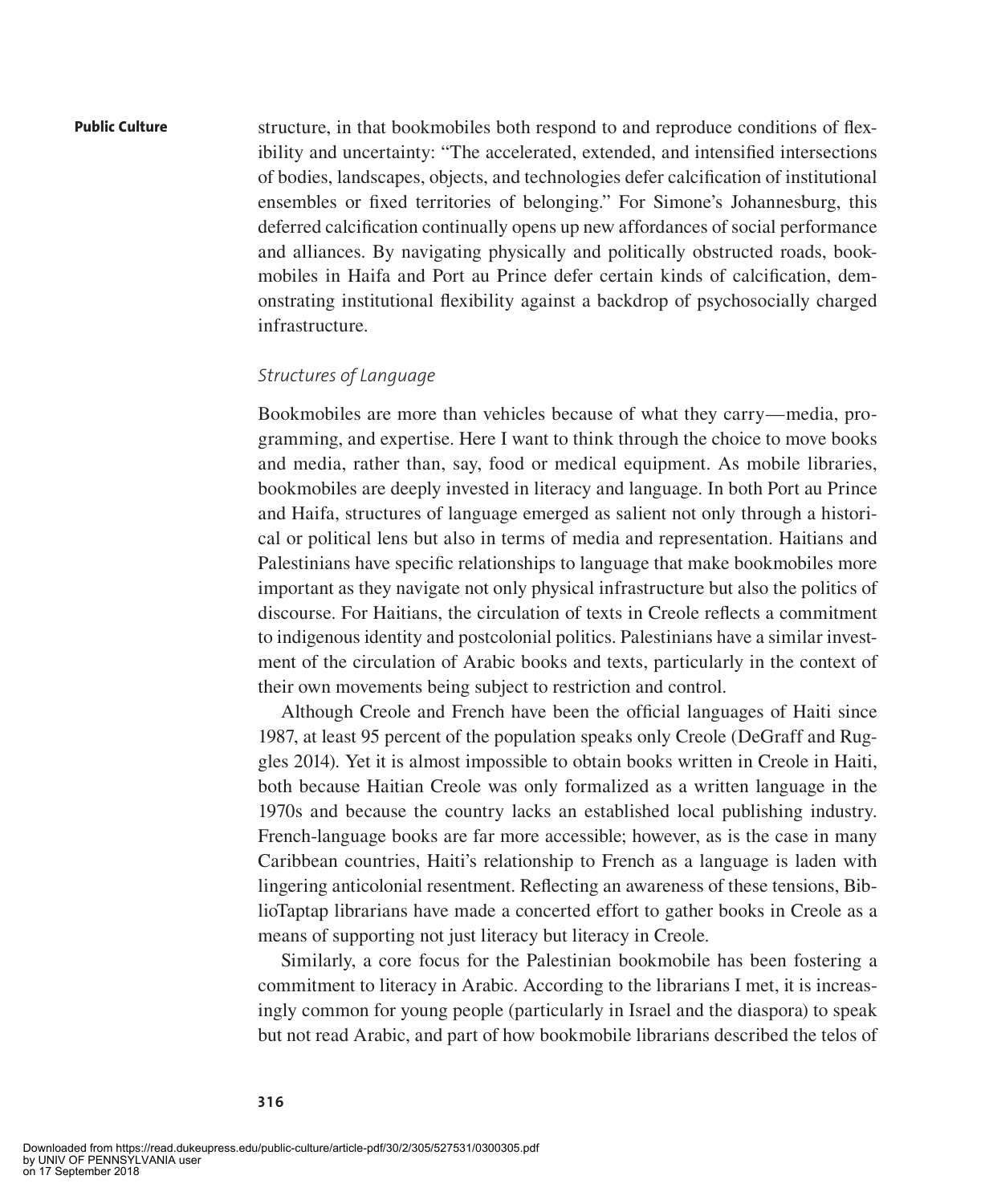bookmobiles is as giving children access to books in their own language. In these contexts, the decision to offer books in a particular language is just as important as, or perhaps even more important than, the particular titles selected for inclusion.

The political work of bookmobiles is tied not only to the circulation of media but also to structures of language, where the collection of books in a particular language takes on a political valence. On a bookmobile, circulation refers both to checking out books and to bringing books from place to place. There is an important function of public display that manifests in bookmobiles as they move not just from person to person but from place to place. Within a library, the circulation of books is fairly private, typically contained between the library and the patron (although for important exceptions, see Carpenter 2015; Thielman 2016). In contrast, bookmobiles convene a public, assembling a body of users and readers, however temporary. Within that temporary public, there is a political undercurrent to the circulation of books written in the local language; in de Certeauian (1984) terms, the language of tactics rather than strategies.

# *Material Resilience*

Offering books written in local languages is not only a matter of symbolism; it is also a matter of materialism. In talking to bookmobile workers in Haifa, I was struck by the emphasis they placed on tactility, the stated importance of giving children a physical experience with their language. As one librarian explained: "Computers and tablets break, but books, they last! Kids can hold them, play with them, they can be rough." Contexts of precarity sharpen the importance placed on materiality by bookmobile librarians. Given enduring forms of crisis, threatening the stability of objects and people, books that circulate bear witness to their own use and survival.

Books are meant to be durable. Despite talk of their near obsolescence, books are remarkably easy to use and distribute, and they can survive many rounds of use. The life spans of laser discs, floppy disks, CD-ROMs, and DVDs as formats are typically measured in decades, whereas books can still be read after centuries. Of course, not all books (and perhaps particularly not bookmobile books) are meant to last for centuries. But even if library books are not always meant to last, they are meant to be used and to be used in a context of everyday life as opposed to special, elite, or extraordinary contexts. Even in Haiti, where books are expensive and difficult to source, printed media is still more affordable and less fragile than a laptop or tablet.

The materiality of bookmobile texts matters in signifying resilience. Above,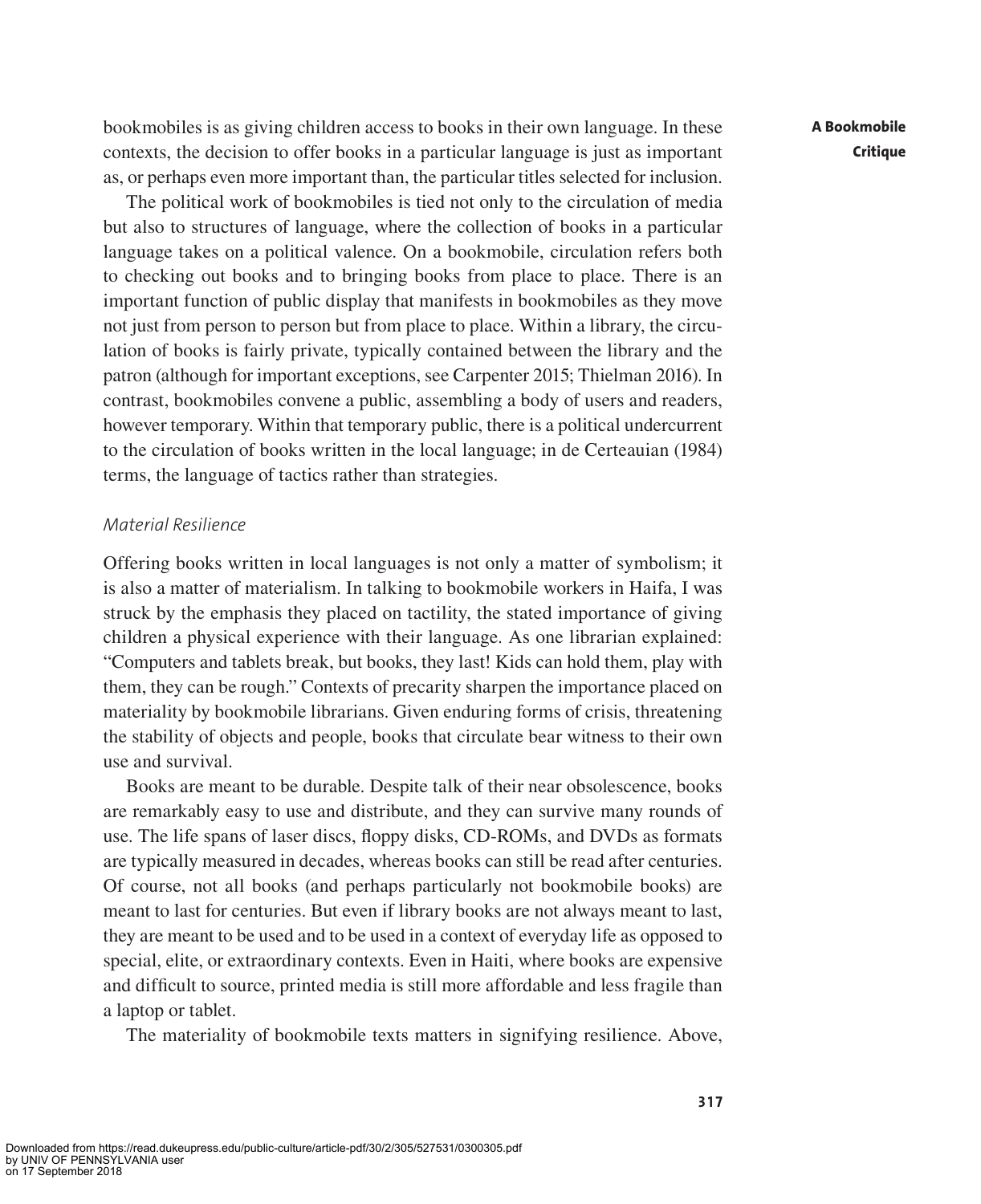I argued that media circulation takes on political meaning as a manifestation of language connecting people, reader to reader. Language is always political, but the postcolonial contexts of Haitians and Palestinians underscore the capacity of language to reflect membership and belonging. Even without record-keeping artifacts like call slips and catalog cards, library books bear the residue of use in dog-eared corners and marginalia or simply as observed in the flow of books being checked in and out. This accumulation of use in a physical, circulating artifact offers a material yet powerfully symbolic form of resilience. Stephen Graham and Simon Marvin (2001: 18), in their book on networked technology and urban landscapes, argue that urbanists and architects have "tended to focus overwhelmingly on the designed spaces within building envelopes, rather than the networked infrastructures that knit buildings together, binding and configuring the broader spaces of metropolitan life." Although bookmobiles may be similarly looked over as both gurative and literal vehicles of institutional technology, they knit people and buildings together in webs of media and language. This knitting together is all the more important in circumstances where risk pervades over the movement of people, due to fragile infrastructure or political pressure.

There is a risk of naive romanticism or blithe indifference in suggesting that people in circumstances of substantial hardship and oppression could draw comfort from bookmobiles as a symbol of anything, perhaps particularly resilience. Rather than suggesting that bookmobiles overcome harsh or restrictive conditions, I am arguing that part of their political power stems from the capacity to enact the physical circulation of books and media in contexts where the circulation of people is difficult or dangerous.

## *Deconstructing Archiving*

The final component of mobile infrastructure brought into relief with bookmobiles is what I call a capacity for rhizomatic archiving, which requires a shift from a librarian to an archivist ethic. Above, I voiced a librarian perspective (and indeed the first law of library science—see Ranganathan 1931) that books are for use. This stands in contrast to an archival telos of preservation. Without diverting into a long exposition on the professional or existential differences between libraries and archives as institutions, I want to stress that their relationships to media are related but divergent. Libraries (tend to) emphasize access and circulation and archives (tend to) emphasize description and control. People in circumstances of crisis need books to read and access to information, but they also need to be able to preserve their histories and perspectives. Bookmobiles are rarely charged with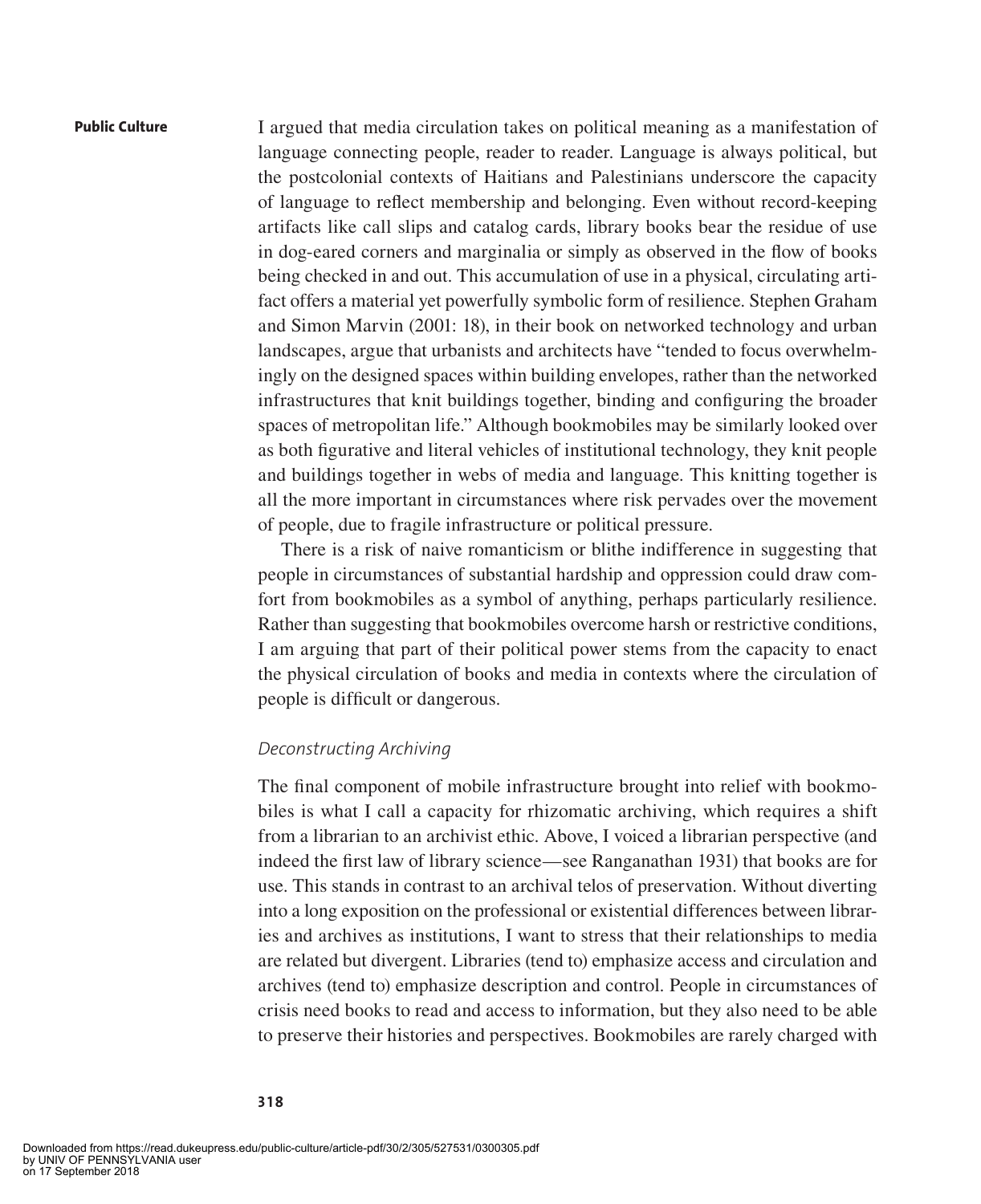this task, but they could be in signicant and provocative ways, promoting archival projects as well as librarian resources.

Of the many conversations I had with librarians and archivists in Palestine, I was particularly moved by a comment that an academic working with the Institute for Palestine Studies in Ramallah made to our group: "In the case of Palestine, fragmentation makes it impossible to think of a national archive, so there's a preference for a network of archives, more of a national archival activity rather than a national archive." By fragmentation, this researcher referred to the split of Palestinians between the West Bank and Gaza, as well as between those within Israel and the Palestinian diaspora.

In addition to social fragmentation, Palestinian relationships to books and archival materials include a fear of destruction, as indicated by another archivist, who lived and worked in the West Bank: "In any invasion, the library could be destroyed, the computers could be destroyed—so there's a constant fear. . . . Archiving is more than history, it's our lives . . . to prove that we were here, [the land is] ours still." Given the long-standing dispersal of Palestinians and the repeated destruction of and restricted access to Palestinian historical materials (Hatuqa 2013), these comments emphasize archives not as an institution but as a practice that could be called rhizomatic archiving.

Historically, the value of archives has been tied to institutional centrality, the gathering of a discrete set of materials in a single site. In contrast to this vertical and highly structured model, rhizomatic archiving refers to a horizontal network, in keeping with Gilles Deleuze and Félix Guattari's (1988) understanding of rhizomes as a distributive network in contrast to rigid, formal hierarchies. Moreover, rhizomatic archiving is not reliant on a single site; rather, it is a practice. In contexts of fragmentation and discontinuity, bookmobiles both reflect and respond to a desire to disperse activity geographically. Indeed, rhizomatic archiving can be thought of as a more formal means of gathering the connections, conversations, and ephemera that coalesce around the everyday operations of bookmobiles.

Although inspired by conversations with Palestinian archivists and researchers, I would also draw connections between ethics of rhizomatic archiving and postearthquake Haiti. When significant historical and cultural artifacts from museums and schools as well as homes and places of business have been destroyed, producing a sense of community history through collective archiving is both recuperative and emancipatory. With their continual movement and social connectivity, Biblio-Taptaps are remarkably well suited to projects of collective history and archiving the everyday.

Decentralization is in fact key to how BiblioTaptaps were conceived in initial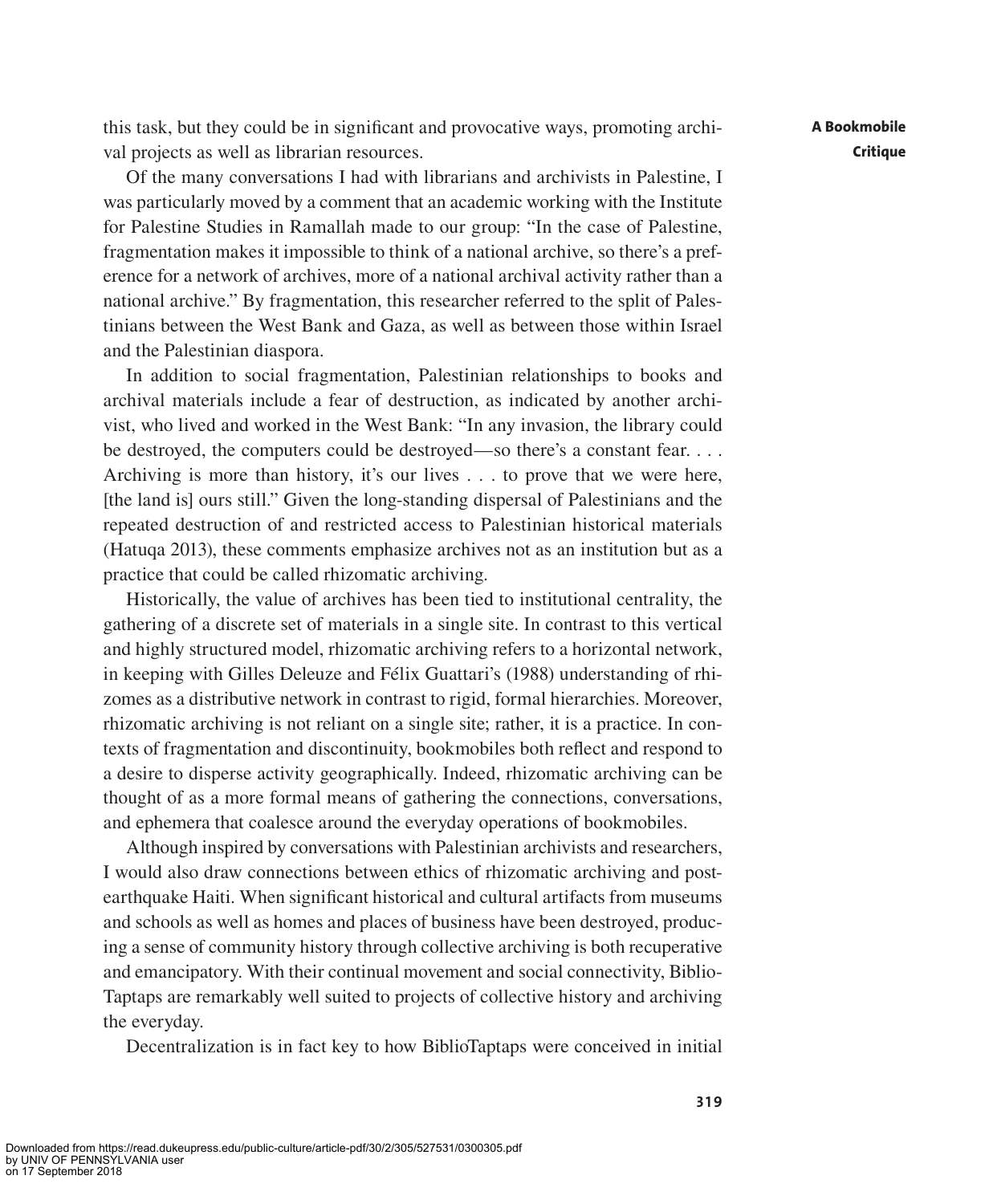grant requests to fund them. BSF listed two specific objectives of the project, the first to provide "more open access to libraries and books as a core community social service" and the second to "promote the decentralization of cultural infrastructure and interactions between state and non-state actors in Haiti" (LWB 2017). Much like Palestinian archivists who want to decentralize archival collection development work across a population, BiblioTaptaps were from their inception envisioned as distributing tools and resources of cultural production.

Bookmobiles are deeply rhizomatic, with an ethos of mobility and a telos of connectivity. These functions are important not just because they are more equipped to traverse infrastructure via tactics that elude those institutions that can only operate strategically, but (as noted above) because this very movement is a tactic of resistance. I should clarify that neither of the bookmobiles I have studied are currently engaged in the kind of archival work I am describing, but I would argue that (1) they are already operating as an informal archive of reading habits and practices and (2) there is potential for them to take on archival and ethnographic work, should they so choose. I see rhizomatic archiving as a practice that echoes what bookmobiles already do and, in fact, what they represent: a productive response to and representation of fragmentation, where mobility is a tactical communication of institutional values and ethics that can moreover facilitate collective practices of language and memory.

## **Bookmobile Imaginaries for Institutions and Infrastructure**

A defining characteristic of postindustrial, capitalist society concerns the destabilization of both public and private institutions. This destabilization may be experienced beneficially by the rich, who gain privileges of working remotely and access to sophisticated tools and platforms. In striking contrast, for the poor, destabilization often means decreasing job security and diminished access to forms of services and support (Caldeira and Holston 2005). These disparities cannot be addressed, let alone mitigated, at the level of abstraction; instead, we need grounded models for thinking more precisely and concretely about distributions of power as institutions become less stable and more mobile.

Rather than looking at how institutions distribute goods and materials across complex (and violent) networks (e.g., Cowen 2014), I have looked to small- scale instances of institutions on the move, reading bookmobiles as manifestations of decentralized social institutions. The work of bookmobiles cannot be reduced to the act of passing out books or even to producing networks of people, texts, and technologies. The political capacity of bookmobiles, as mobile institutions, can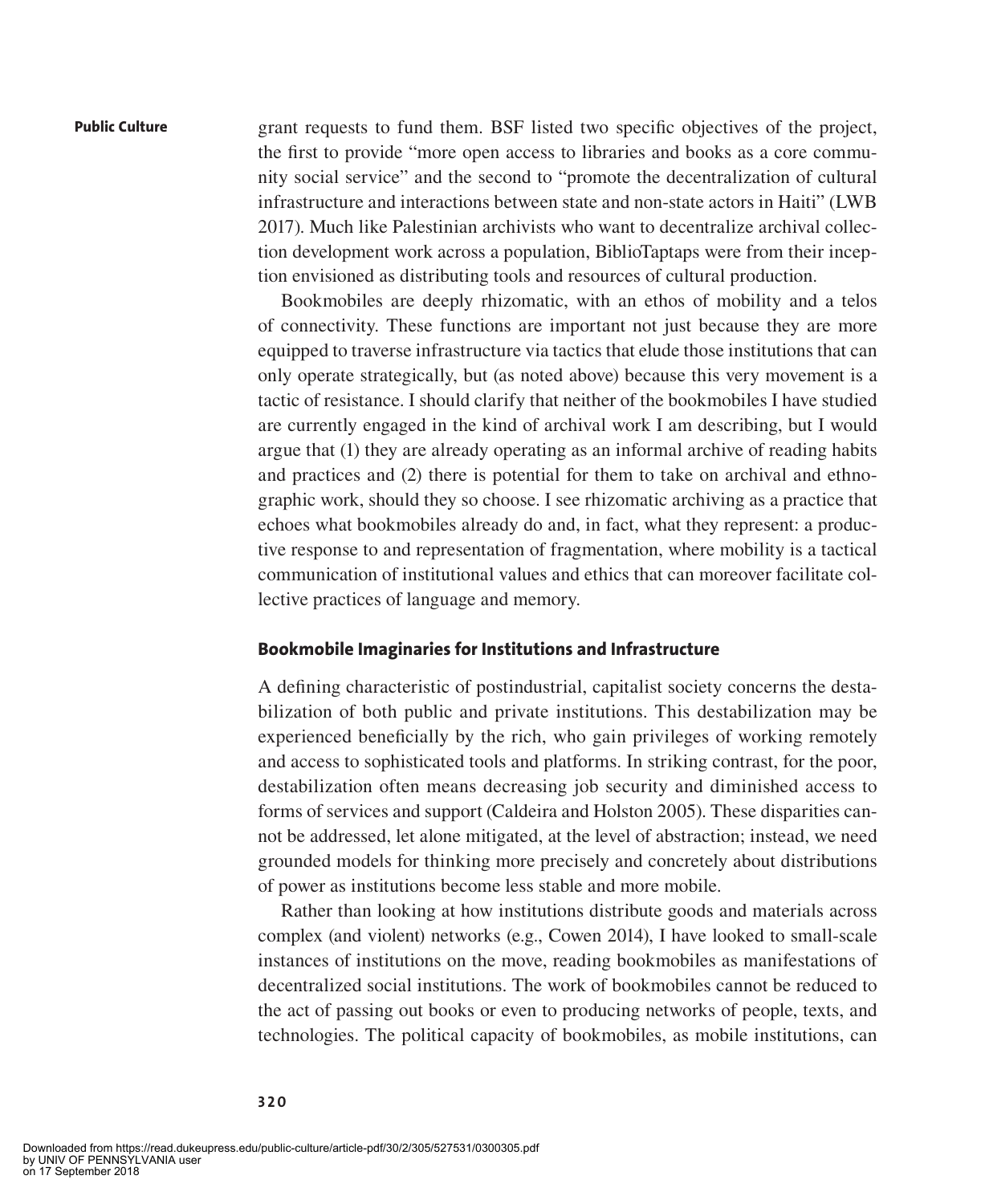manifest along axes of transportation, language, and memory. Drawing on Arjun Appadurai's (2015) critique of actor-network theory (ANT), I want to claim these capacities as different forms of mediation, the thickness in the edges between institutions and infrastructures, media and roads, people and memory.

ANT has been incredibly generative in accounting for the role of technology within the social landscape, yet it has been critiqued for decontextualizing the sociotechnical networks under study. In particular, Appadurai's (2015) concept of mediants offers a critique of ANT as an insufficiently robust theory for accounting between network nodes. While Appadurai agrees that sociological work should account for technologies in describing social worlds, he argues that some technologies are more crucial, tactical, or ideologically loaded than others. There is an explanatory depth in mediants, in that they provide a descriptive layer for relationships within and constituting an assemblage. In network terminology, ANT insists on counting both people and things as nodes that constitute a network, while mediants provide a social accounting for the edges that link nodes as well as for nodes themselves. In looking at the sociotechnical fabrics in which bookmobiles operate and of which they are a part, mediants offer an important layer of critical depth, allowing a more precise ANT framework for asking about what it is that bookmobiles do in terms of materiality and politics.

I have argued that in the context of bookmobiles, these mediant characteristics include flexibility within existing infrastructure, the capacity to translate, resilient materiality, and rhizomatic possibility of DIY preservation. This list is surely not exhaustive; my purpose in teasing out these mediant capacities has been to develop a more robust account of decentralized institutions, one that acknowledges both the sociotechnical depth and political valences of institutional mobility within infrastructures.

As a way of extending my arguments beyond the specific case of bookmobiles, I close with some final implications for thinking about mobile institutions. My arguments expand on the claim that what is at stake in bookmobiles is the capacity for reimagining relationships to and between institutions and infrastructure. These acts of reimagination contain critiques of sociotechnical arrangements as they are and, at the same time, activist futures of how they could be otherwise.

## *Reimagining Institutions*

The loosening of institutional stability has troubling implications for social justice and economic parity, as noted above. Yet literal manifestations of mobilizing institutions may present powerful opportunities for confronting and reimagining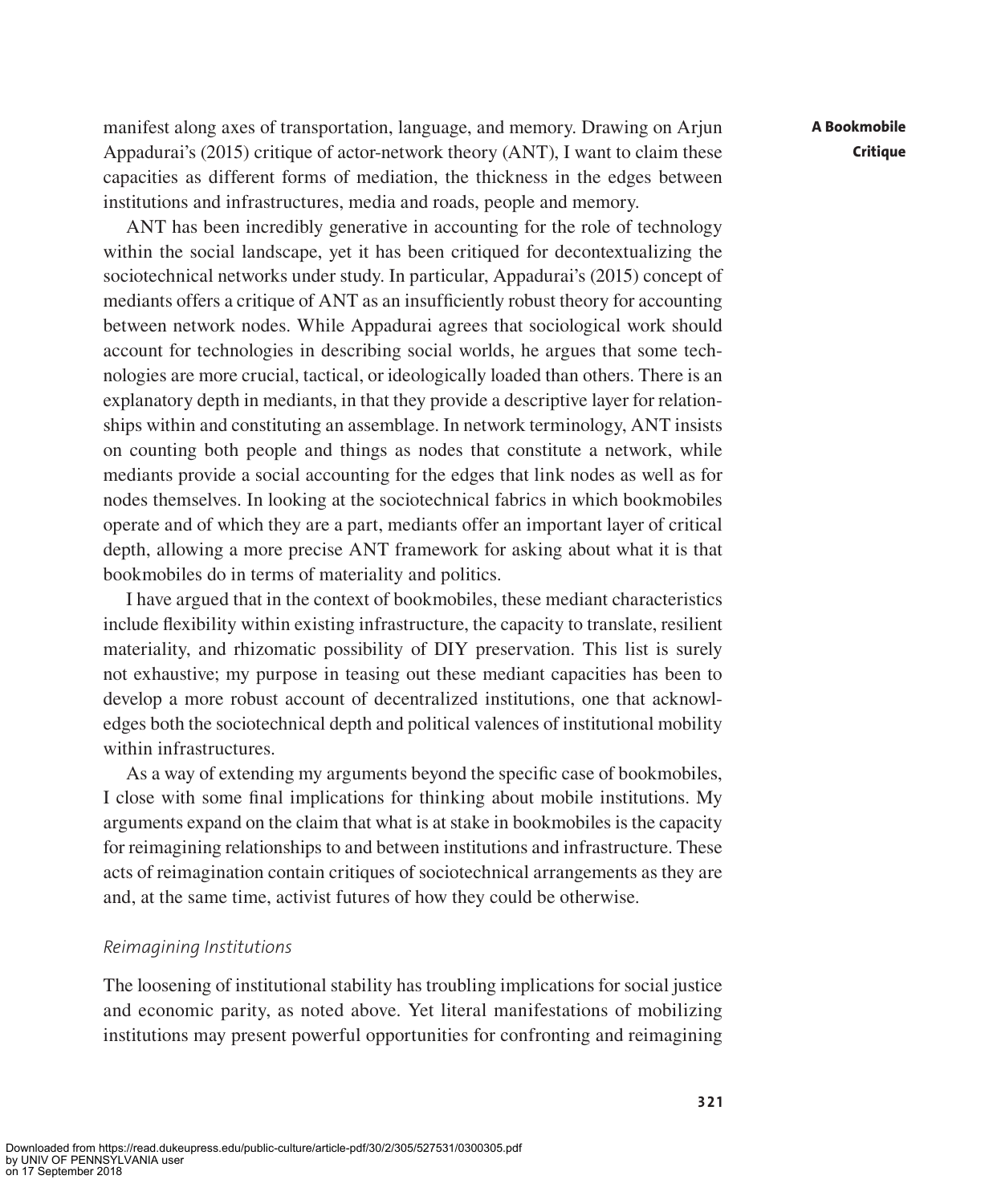relationships to and expectations of institutions and communication. I mean this both in terms of how institutions communicate their interests and ideologies and in terms of how (or whether) individual people and communities can speak back to state and corporate actors.

As social institutions, libraries are valuable (and increasingly rare) public sites of communication and community. I follow Shera (1970) in viewing the communicative function of the library as vital to its role in supporting local communities. Librarians communicate with patrons, and libraries themselves communicate local values and ethics in terms of the books they catalog (Berman 1971), the policies that govern them (Lingel 2012), and the spaces they provide (Mattern 2014). Thus the communication work of libraries takes place quite literally between patrons and library staff, while answering reference questions and recommending books, but communication also takes place less directly, through policies guiding collection development and daily operations, for example.

When libraries become mobile, packing up books and technologies, developing literacy and entertainment programming, and taking them on the road, communication manifests in both content (media as resource) and form (mobility as service). To make a library mobile is to provide materials that communicate, even as mobility itself communicates spatial and temporal flexibility, with contingent provocations for theories of infrastructure as well as institutions. In contexts of crisis, relationships between bookmobiles, institutions, and infrastructure often become more complex and more overtly political, even as their services also become more necessary.

The communicative functions of libraries and bookmobiles are instructive in the context of reimagining relationships to institutions. Beyond being a site where dialogue between people or between people and texts takes place, mobility communicates the structural affordances and commitments of an institution. In the fieldwork I conducted, these commitments emerged most clearly in the context of language, of deliberately including books and media written in Creole and Arabic as a reflection of political solidarity. Rhizomatic archiving is in itself a platform for communication about the experiences and values of a community's everyday life. Using these dynamics and examples, we can see how bookmobiles encourage a mindfulness of how institutions communicate, the divergences between formal and informal communication, and the willingness to accommodate (or even foster) a plurality of voices in communication.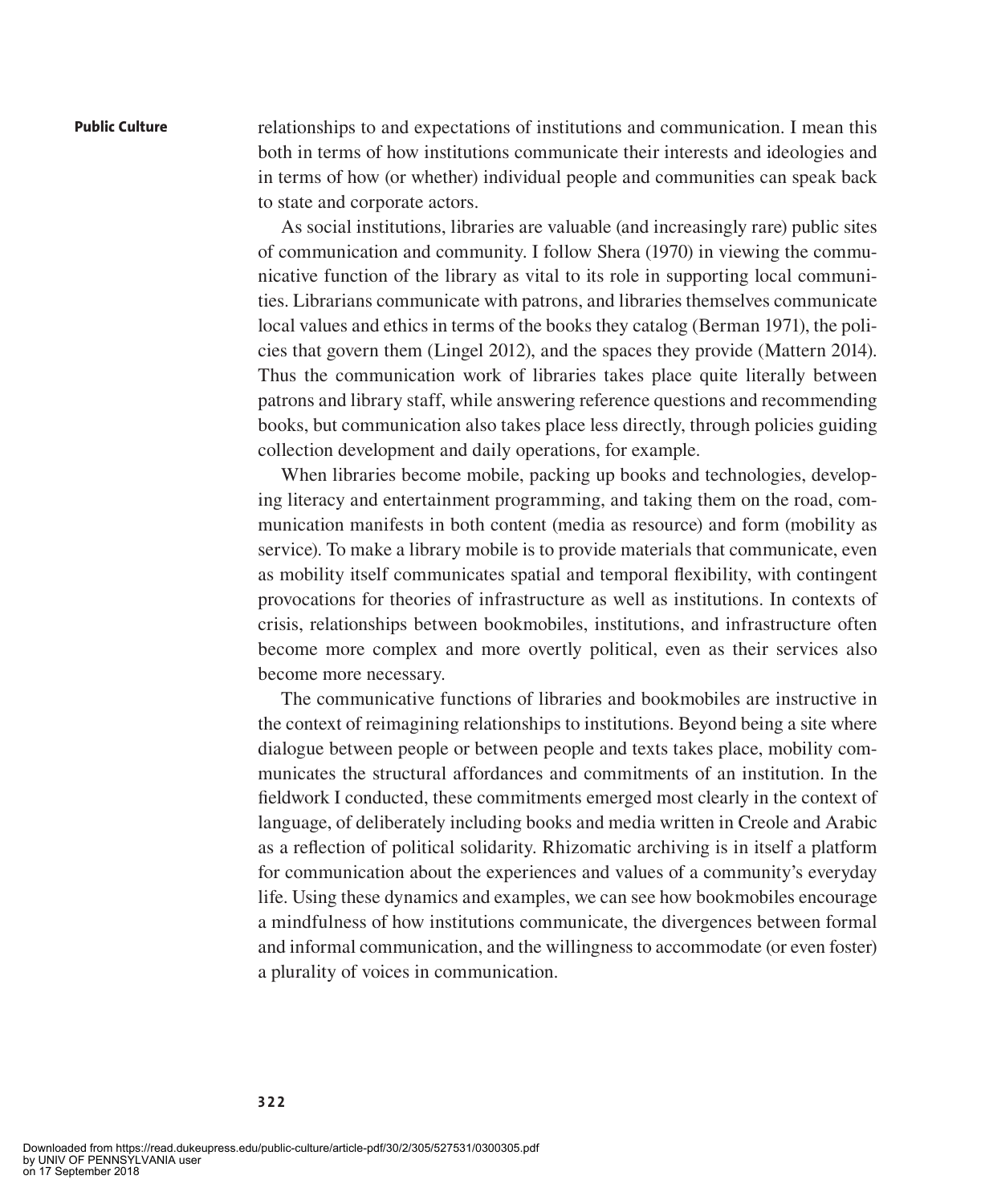# *Reimagining Infrastructure*

Penny Harvey and Hannah Knox (2012) have argued that infrastructure projects like roads are sites of imagination and enchantment, in which political ideologies and material processes are deeply intertwined. Libraries are also sites of imagination and enchantment (Chrostowska 2015), providing structures for encountering new ideas and pursuing threads of interest and inquiry. When bookmobiles navigate infrastructure, the physical points of connection (or collision) between vehicle and street become evaluative statements of the roads themselves, a confrontation between tactical and strategic narratives. Just by their rarity, bookmobiles call attention to what is and isn't expected on local roads. Their specific manifestations as school bus or taptap, semitruck or river barge, can demonstrate familiarity with and implicit criticisms of infrastructure.

The institutional provenance of bookmobiles is crucial here—any vehicle reveals the limits of the roads that it traverses. But in the choice of a vehicle, the act of rendering a library mobile becomes a statement about infrastructure. Moreover, the specific choices of what shape a bookmobile takes—bus or taptap, grocery cart or donkey — is an opportunity to acknowledge and respect local knowledge of infrastructural limits and capacities.

When physical infrastructure is minimal or in crisis, networks of people and their relationships to infrastructure become more legible, salient, necessary, and symbolic. As bookmobiles move through roads and navigate local terrain, their physical form reflects how local roads are imagined. They also produce an imagined narrative of mobility that becomes salient and politically compelling in contexts where other forms of mobility are restricted. As Brian Larkin (2013) notes, not all infrastructure is invisible until broken — sometimes it is intentionally and politically visible. Bookmobiles may help to communicate broken infrastructure, but their very mobility also communicates fragmentation, calling into question both institutional and infrastructural fixity. Writing about the tendency of Johannesburg residents to be flexible and improvise, Simone (2004: 424) argues that "this sense of preparedness, a readiness to switch gears, has signicant implications for what residents think it is possible to do with the city." Bookmobiles have similarly significant implications for what readers, users, librarians, and passersby think it is possible to do within infrastructure.

I have maintained a divide between institutions and infrastructure throughout this essay, setting up a division that is often experienced with much more blurriness. The increasing privatization of public utilities and resources makes it legally and phenomenologically tricky to assign clear distinctions between public and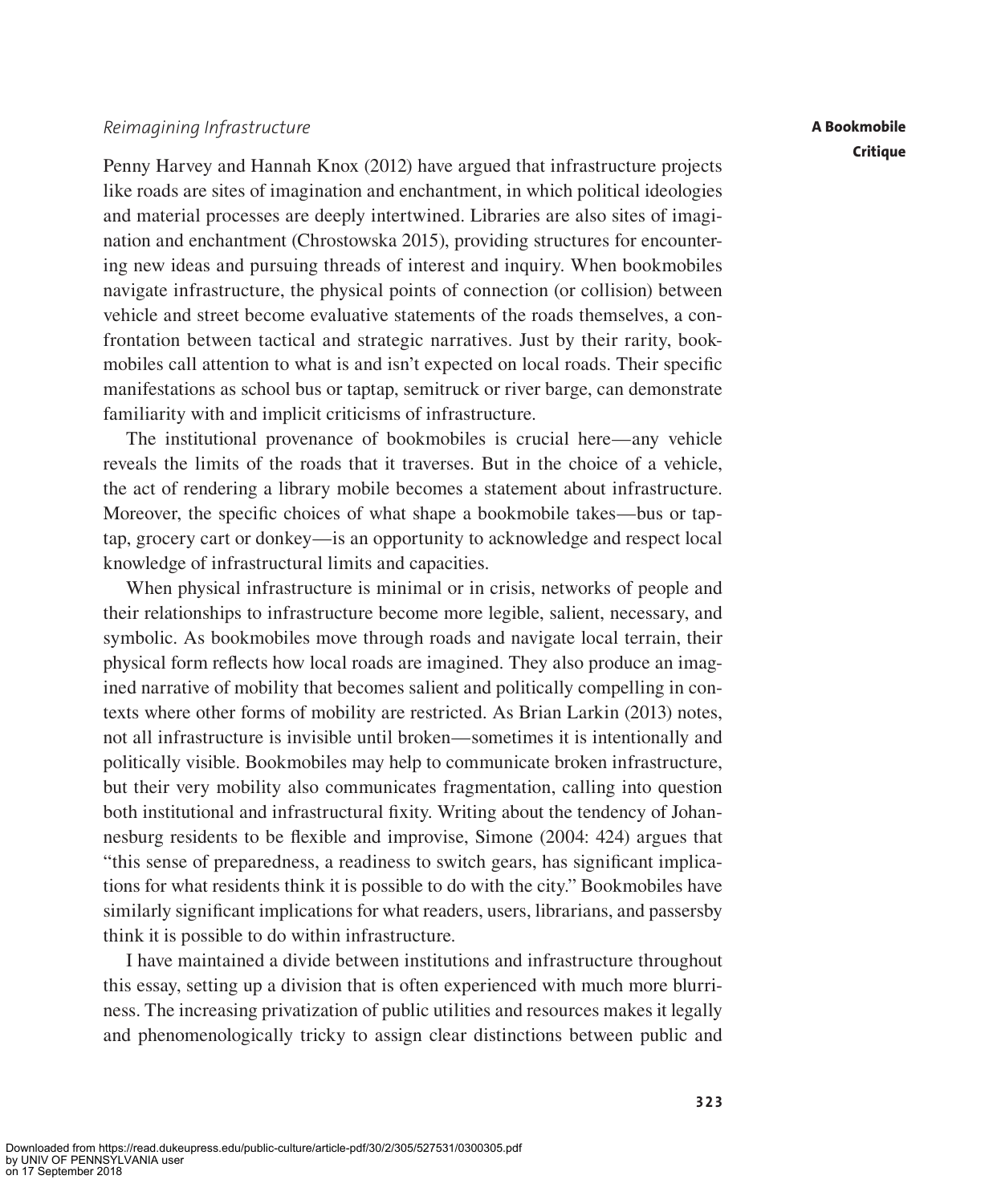private when at a park or on a subway. Yet these distinctions matter deeply at protests occupying parks or streets, and during railway strikes and in trying to figure out who should repair what or pay restitution to whom in cases of natural disaster or political oppression. Insisting on differences between institutions and infrastructure, even when they have shared political objectives, matters. So do libraries and their tactical, rhizomatic, serious-and-at- the- same-time playful offshoots, bookmobiles. As sociotechnical assemblages, bookmobiles offer a way of thinking with and through these differences in ways that can help us reevaluate the need for and operations of public institutions as well as the limits, affordances, and inequalities of infrastructure.

## **References**

- Althusser, Louis. 2006. "Ideology and Ideological State Apparatuses (Notes towards an Investigation)." In *The Anthropology of the State: A Reader*, edited by Aradhana Sharma and Akhil Gupta, 86–111. Malden, MA: Blackwell.
- American Anthropological Association. 2015. "The Task Force on AAA Engagement on Israel-Palestine: Report to the Executive Board." Arlington, VA: American Anthropological Association. s3.amazonaws.com/rdcms-aaa/files /production/public/FileDownloads/151001-AAA-Task-Force-Israel-Palestine .pdf.
- Appadurai, Arjun. 2015. "Mediants, Materiality, Normativity." *Public Culture* 27, no. 2: 221 – 37.
- Attig, Derek. 2014. "Here Comes the Bookmobile: Public Culture and the Shape of Belonging." PhD diss., University of Illinois at Urbana-Champaign.
- Batchelder, Michael. 2015. "Not Your Parents' Bookmobile." *Bellevue Leader*, June 24. www.omaha.com/sarpy/bellevue/not-your-parents-bookmobile/article \_7d56a8d5-4bc9-5617-b8e6-cc88f57a379a.html.
- Berman, Sanford. 1971. *Prejudices and Antipathies: A Tract on the LC Subject Heads Concerning People*. Metuchen, NJ: Scarecrow.
- Brown, Eleanor Frances. 1967. *Bookmobiles and Bookmobile Service*. Metuchen, NJ: Scarecrow.
- Caldeira, Teresa, and James Holston. 2005. *State and Urban Space in Brazil: From Modernist Planning to Democratic Interventions*. Malden, MA: Blackwell.
- Carpenter, Zoë. 2015. "Librarians versus the NSA." *Nation*, May 6. www.the nation.com/article/librarians- versus- nsa.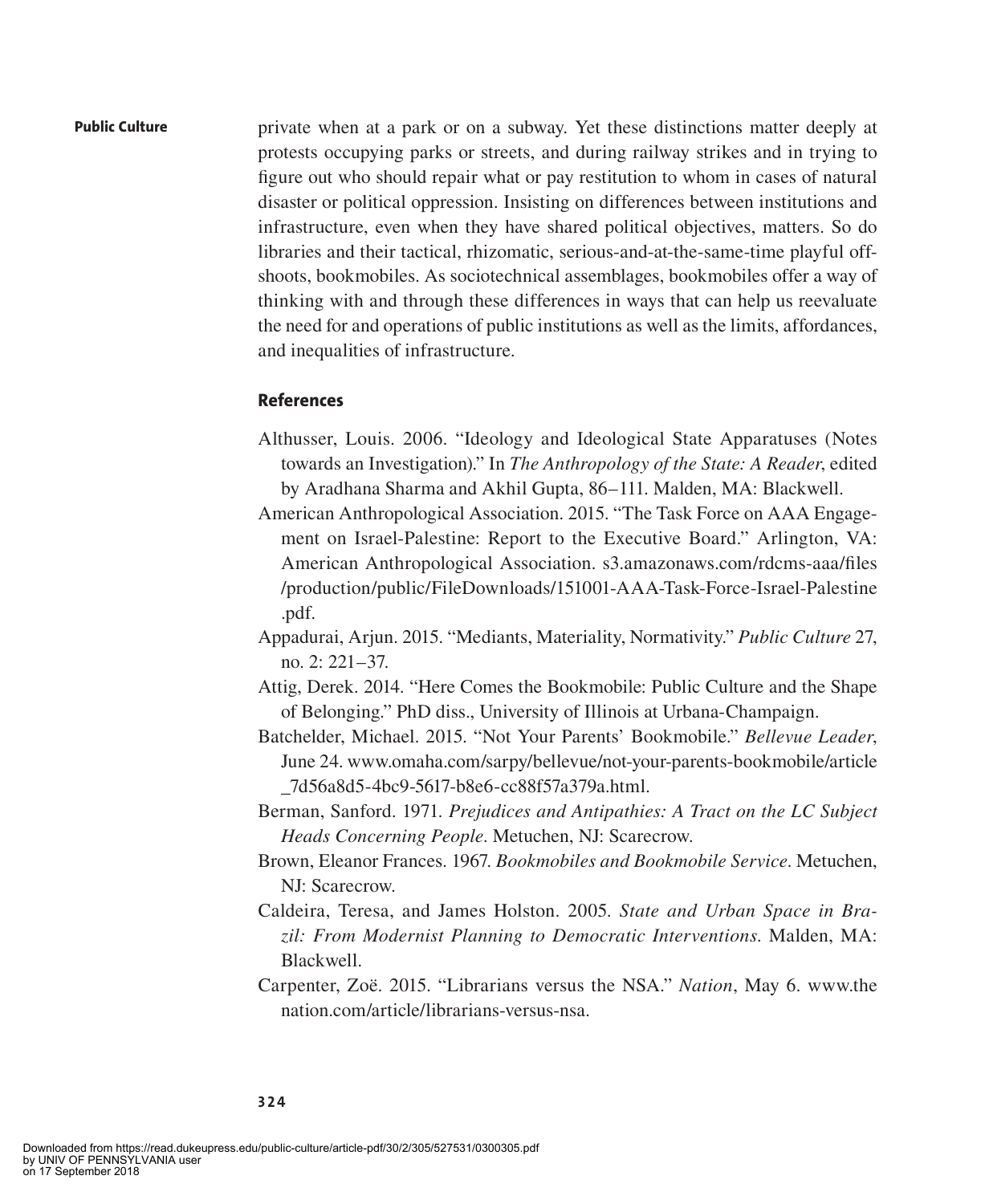- Chrostowska, S. D. 2015. "Shelf Lives: On Nostalgic Libraries." *Public Culture* 28, no. 1: 9–21.
- Cowen, Deborah. 2014. *The Deadly Life of Logistics: Mapping the Violence of Global Trade*. Minneapolis: University of Minnesota Press.
- Dar, Mahnaz. 2014. "School Librarian Fights Summer Slide with School Bus – Turned-Bookmobile." *School Library Journal*, July 30. www.slj.com /2014/07/industry-news/school-librarian-ghts-summer-slide-with-school-bus -turned-bookmobile.
- de Certeau, Michel. 1984. *The Practice of Everyday Life*. Berkeley: University of California Press.
- DeGraff, Michel, and Molly Ruggles. 2014. "A Creole Solution for Haiti's Woes." *New York Times*, August 1. www.nytimes.com/2014/08/02/opinion/a-creole - solution-for-haitis-woes.html.
- Deleuze, Gilles, and Félix Guattari. 1988. *A Thousand Plateaus: Capitalism and Schizophrenia*. Translated by Brian Massumi. London: Athlone.
- Disasters Emergency Committee. 2015. "Haiti Earthquake Facts and Figures." www.dec.org.uk/articles/haiti-earthquake-facts-and-figures.
- Doctorow, Cory. 2010. "Fox News Advocates Shutting Down Public Libraries." *Boing Boing* (blog), June 30. boingboing.net/2010/06/30/fox-news-advocates-s .html.
- Douglas, Mary. 1986. *How Institutions Think*. Syracuse, NY: Syracuse University Press.
- Drabinski, Emily. 2013. "Queering the Catalog: Queer Theory and the Politics of Correction." *Library* 83, no. 2: 94 – 111.
- Elton, Cassandra. 2015. "Breaking Down Invisible Barriers: Using Bookmobiles to Facilitate Library Outreach in Urban and Suburban Communities." *B Sides*  6. ir.uiowa.edu/bsides/40.
- Finn, Megan, and Elisa Oreglia. 2016. "A Fundamentally Confused Document: Situation Reports and the Work of Producing Humanitarian Information." *Proceedings of the Nineteenth ACM Conference on Computer- Supported Cooperative Work and Social Computing*, 1349–62. New York: ACM.
- Graham, Stephen, and Simon Marvin. 2001. *Splintering Urbanism: Networked Infrastructures, Technological Mobilities, and the Urban Condition*. Brandon, VT: Psychology Press.
- Harvey, Penny, and Hannah Knox. 2012. "The Enchantments of Infrastructure." *Mobilities* 7, no. 4: 521-36.

Hatuqa, Dalia. 2013. "Israel's 'Great Book Theft' Unravelled." *Al Jazeera*, Janu-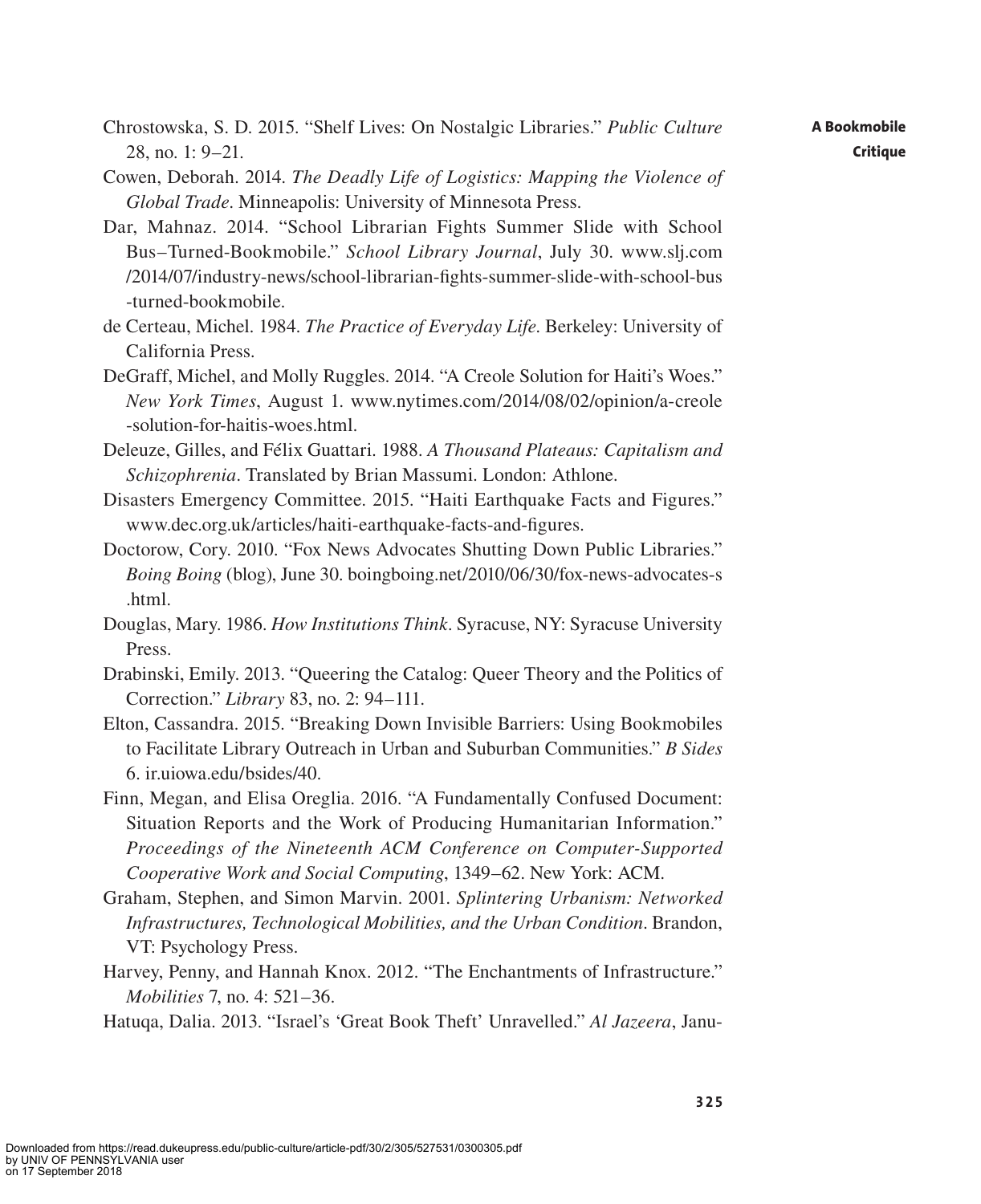- ary 29. www.aljazeera.com/indepth/features/2013/01/201312114556875749 .html.
- IFLA (International Federation of Library Associations and Institutions). 2002. *The Donkey Drawn Mobile Library Services in Zimbabwe, August 6 – 13, 2001: Report on the Assessment of Non-motorized Mobile Libraries*. IFLA Round Table on Mobile Libraries. The Hague: IFLA.
- Irani, Lilly C., and M. S. Silberman. 2013. "Turkopticon: Interrupting Worker Invisibility in Amazon Mechanical Turk." In *Proceedings of the SIGCHI Conference on Human Factors in Computing Systems*, 611–20. New York: ACM.
- Knox, Emily. 2015. *Book Banning in Twenty-First-Century America*. Lanham, MD: Rowman and Littlefield.
- Larkin, Brian. 2013. "The Politics and Poetics of Infrastructure." *Annual Review of Anthropology* 42: 327 – 43.
- Lingel, Jessa. 2012. "Occupy Wall Street and the Myth of Technological Death of the Library." *First Monday* 17, no. 8. firstmonday.org/ojs/index.php/fm/article /view/3845/3280.
- Losowsky, Andrew. 2013. "Why It's Time to Speak Up for Our Libraries." *Huffington Post, July 29. https://www.huffingtonpost.com/andrew-losowsky* /libraries- in-crisis-introduction\_b\_1096030.html.
- LWB (Libraries Without Borders). 2017 "BiblioTaptap: Bookmobiles for Haiti." https://www.librarieswithoutborders.org/actions/bibliotaptap-book-mobiles - for-haiti/ (accessed October 20, 2017).
- Mattern, Shannon. 2014. "Library as Infrastructure." *Places Journal*, June. places journal.org/article/library-as-infrastructure.
- Mazzarella, William. 2010. "Beautiful Balloon: The Digital Divide and the Charisma of New Media in India." *American Ethnologist* 37, no. 4: 783 – 804.
- *MIT Technology Review* Staff. 2005. "The Death of Libraries?" *MIT Technology Review*, May 1. www.technologyreview.com/s/404030/the-death-of-libraries.
- Pew Research Center. 2014. "Libraries in the Digital Age." Internet and American Life Project. Washington, DC: Pew Research Center. www.pewinternet .org/2014/08/18/public-library-engagement-in-the-united-states/libraries \_ebooks\_patrons\_homepage- 2.
- Radford, Marie, and Gary Radford. 1997. "Power, Knowledge, and Fear: Feminism, Foucault, and the Stereotype of the Female Librarian." *Library Quarterly* 67, no. 3: 250–66.
- Ranganathan, Shiyali Ramamrita. 1931. *The Five Laws of Library Science*. Madras: Madras Library Association; London: Edward Goldston.